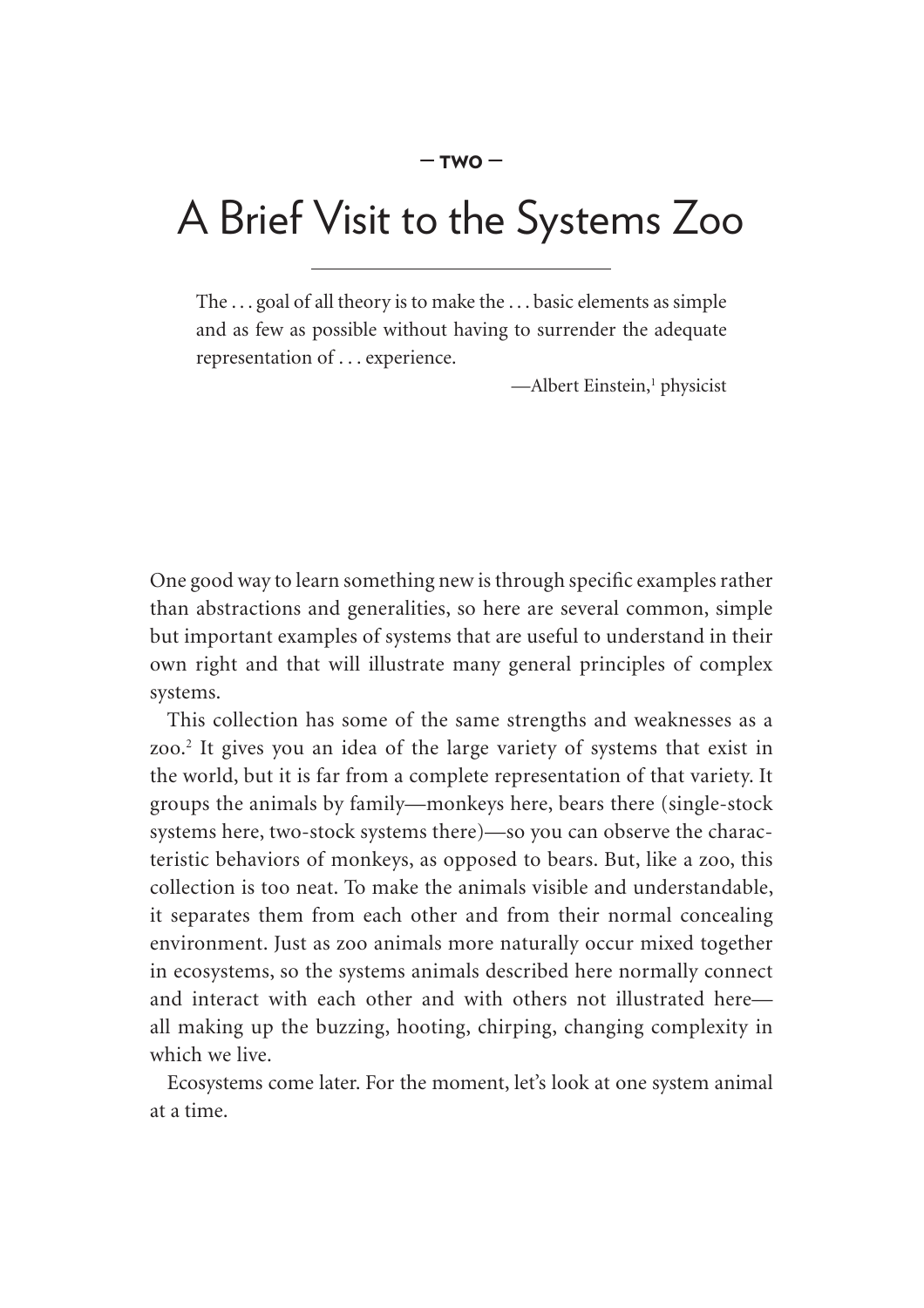### **One-Stock Systems**

A Stock with Two Competing Balancing Loops—a Thermostat You already have seen the "homing in" behavior of the goal-seeking balancing feedback loop—the coffee cup cooling. What happens if there are two such loops, trying to drag a single stock toward two different goals?

One example of such a system is the thermostat mechanism that regulates the heating of your room (or cooling, if it is connected to an air conditioner instead of a furnace). Like all models, the representation of a thermostat in Figure 15 is a simplification of a real home heating system.



Figure 15. Room temperature regulated by a thermostat and furnace.

Whenever the room temperature falls below the thermostat setting, the thermostat detects a discrepancy and sends a signal that turns on the heat flow from the furnace, warming the room. When the room temperature rises again, the thermostat turns off the heat flow. This straightforward, stock-maintaining, balancing feedback loop is shown on the left side of Figure 15. If there were nothing else in the system, and if you start with a cold room with the thermostat set at 18°C (65°F), it would behave as shown in Figure 16. The furnace comes on, and the room warms up. When the room temperature reaches the thermostat setting, the furnace goes off, and the room stays right at the target temperature.

However, this is not the only loop in the system. Heat also leaks to the outside. The outflow of heat is governed by the second balancing feedback loop, shown on the right side of Figure 15. It is always trying to make the room temperature equal to the outside, just like a coffee cup cooling. If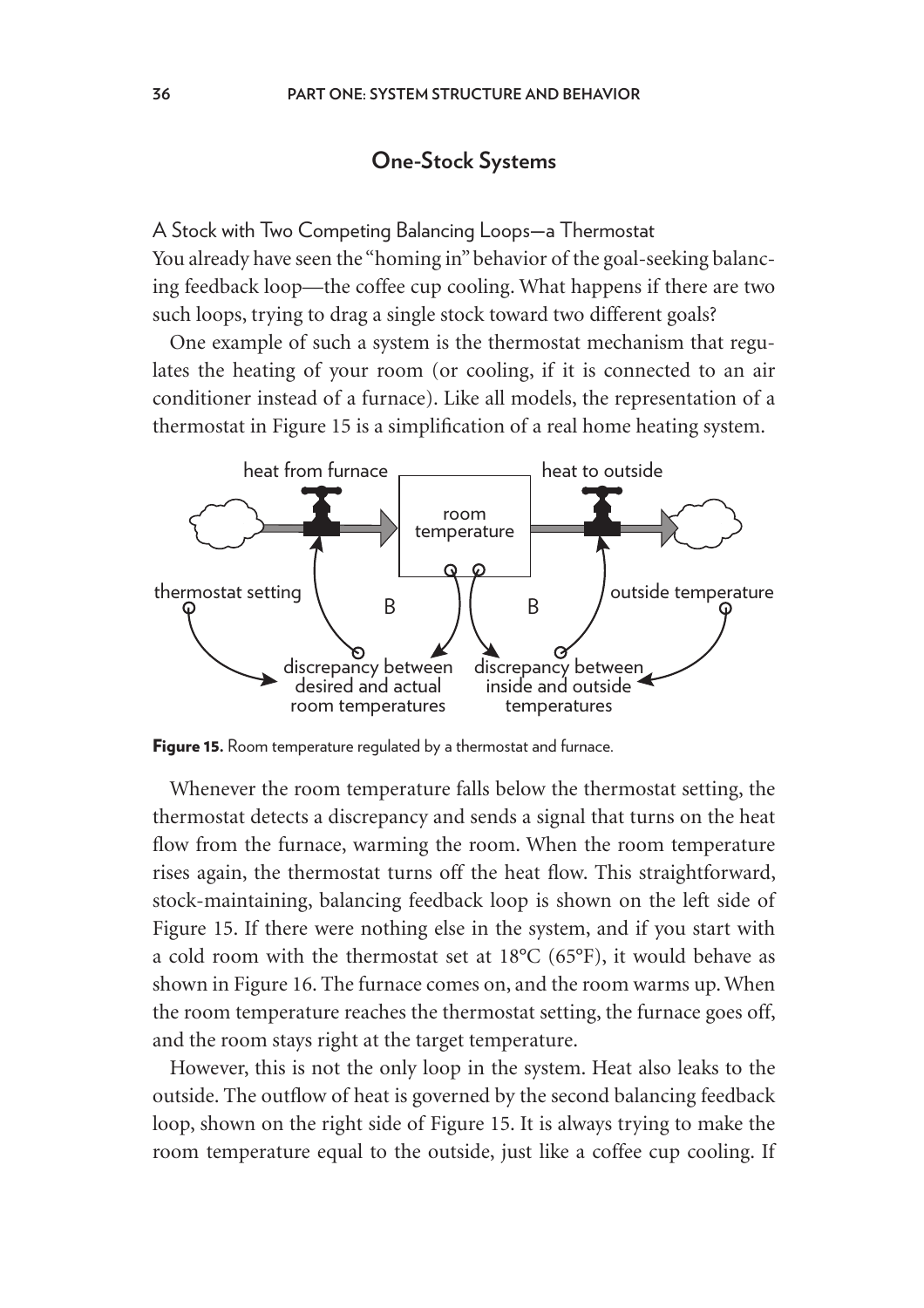

Figure 16. A cold room warms quickly to the thermostat setting.



Figure 17. A warm room cools very slowly to the outside temperature of 10°C.

this were the only loop in the system (if there were no furnace), Figure 17 shows what would happen, starting with a warm room on a cold day.

The assumption is that room insulation is not perfect, and so some heat leaks out of the warm room to the cool outdoors. The better the insulation, the slower the drop in temperature would be.

Now, what happens when these two loops operate at the same time? Assuming that there is sufficient insulation and a properly sized furnace, the heating loop dominates the cooling loop. You end up with a warm room (see Figure 18), even starting with a cold room on a cold day.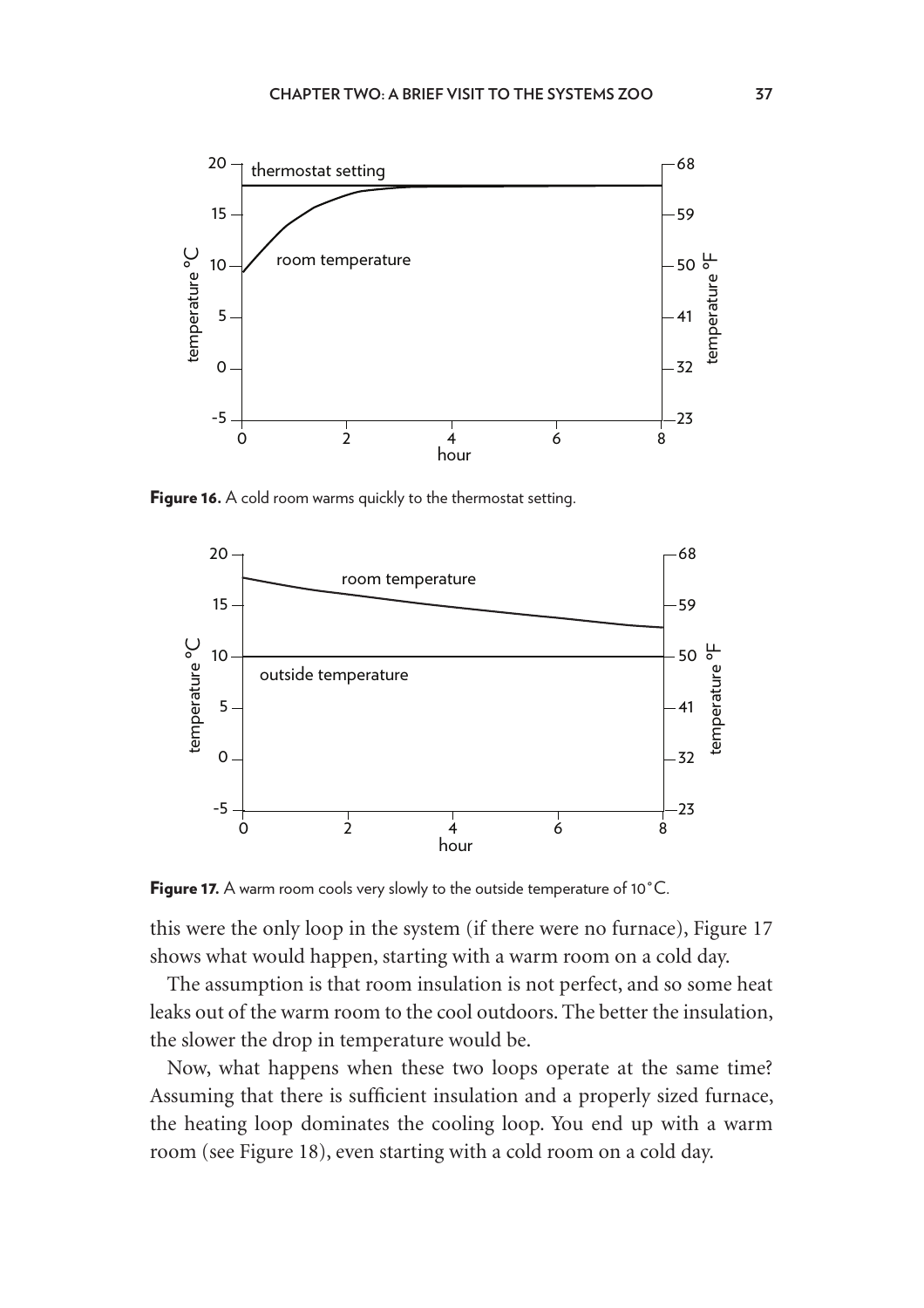

Figure 18. The furnace warms a cool room, even as heat continues to leak from the room.

As the room heats up, the heat flowing out of it increases, because there's a larger gap between inside and outside temperatures. But the furnace keeps putting in more heat than the amount that leaks out, so the room warms nearly to the target temperature. At that point, the furnace cycles off and on as it compensates for the heat constantly flowing out of the room.

The thermostat is set at 18°C (65°F) in this simulation, but the room temperature levels off slightly below 18°C (65°F). That's because of the leak to the outside, which is draining away some heat even as the furnace is getting the signal to put it back. This is a characteristic and sometimes surprising behavior of a system with competing balancing loops. It's like trying to keep a bucket full when there's a hole in the bottom. To make things worse, water leaking out of the hole is governed by a feedback loop; the more water in the bucket, the more the water pressure at the hole increases, so the flow out increases! In this case, we are trying to keep the room warmer than the outside and the warmer the room is, the faster it loses heat to the outside. It takes time for the furnace to correct for the increased heat loss—and in that minute still more heat leaks out. In a well-insulated house, the leak will be slower and so the house more comfortable than a poorly insulated one, even a poorly insulated house with a big furnace.

With home heating systems, people have learned to set the thermostat slightly higher than the actual temperature they are aiming at. Exactly how much higher can be a tricky question, because the outflow rate is higher on cold days than on warm days. But for thermostats this control problem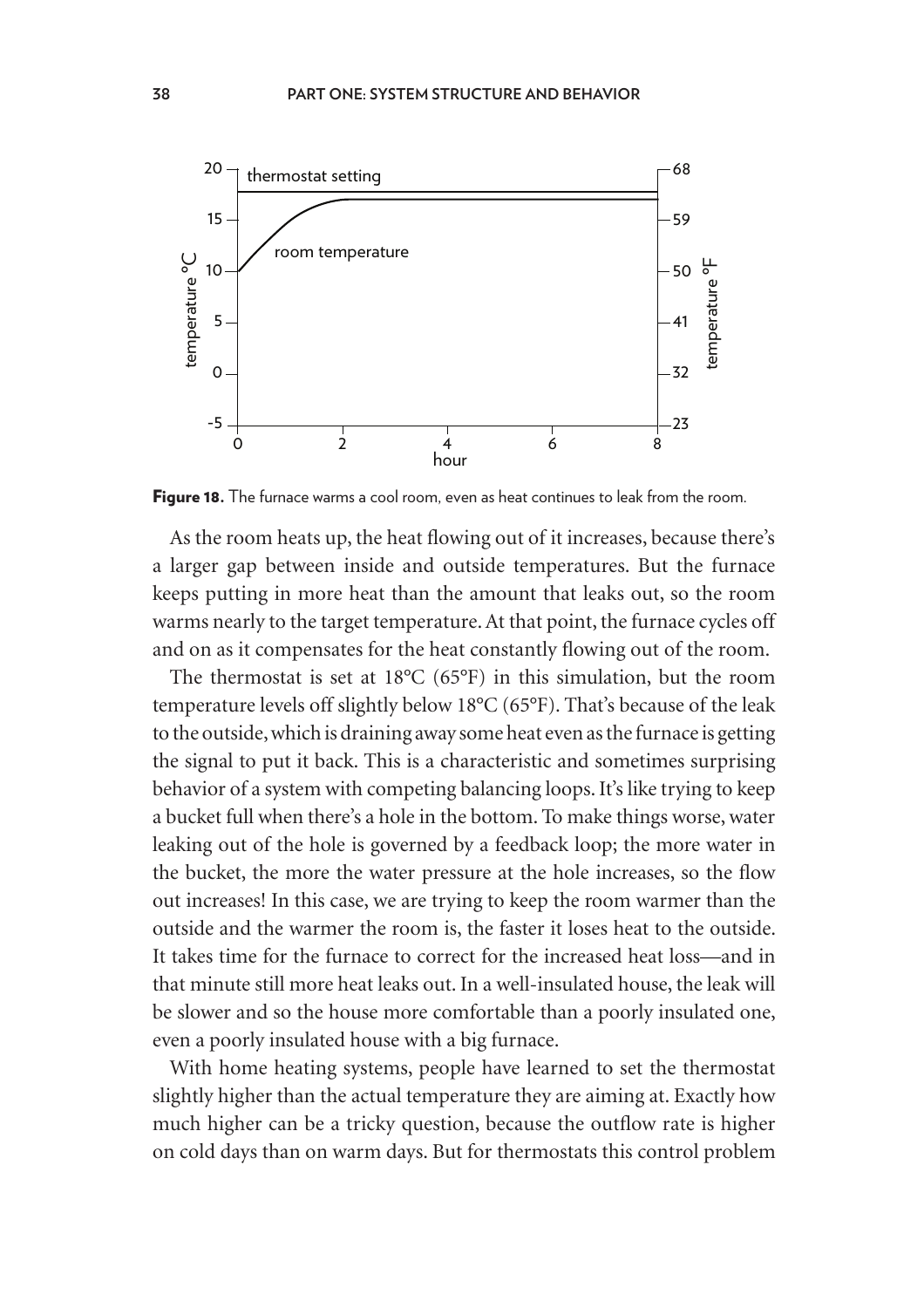isn't serious. You can muddle your way to a thermostat setting you can live with.

For other systems with this same structure of competing balancing loops, the fact that the stock goes on changing while you're trying to control it can create real problems. For example, suppose you're trying to maintain a store inventory at a certain level. You can't instantly order new stock to make up an immediately apparent shortfall. If you don't account for the goods that will be sold while you are waiting for the order to come in, your inventory will never be quite high enough. You can be fooled in the same way if you're trying to maintain a cash balance at a certain level, or the level of water in a reservoir, or the concentration of a chemical in a continuously flowing reaction system.

There's an important general principle here, and also one specific to the thermostat structure. First the general one: The information delivered by a feedback loop can only affect future behavior; it can't deliver the information, and so can't have an impact fast enough to correct behavior that drove the current feedback. A person in the system who makes a decision based on the feedback can't change the behavior of the system that drove the

current feedback; the decisions he or she makes will affect only future behavior.

Why is that important? Because it means there will always be delays in responding. It says that a flow can't react instantly to a flow. It can react only to a change in a stock, and only after a slight delay to register the incoming information. In the bathtub, it takes a split second of time to assess the depth of the water and decide to adjust the flows. Many economic models make a mistake in this matter by assuming that consumption or production can respond immediately, say, to a change in

**The information delivered by a feedback loop—even nonphysical feedback can only af ect future behavior; it can't deliver a signal fast enough to correct behavior that drove the current feedback.** Even nonphysical information takes time to feedback into the system.

price. That's one of the reasons why real economies tend not to behave exactly like many economic models.

The specific principle you can deduce from this simple system is that you must remember in thermostat-like systems to take into account whatever draining or filling processes are going on. If you don't, you won't achieve the target level of your stock. If you want your room temperature to be at 18°C (65°F), you have to set the thermostat a little above the desired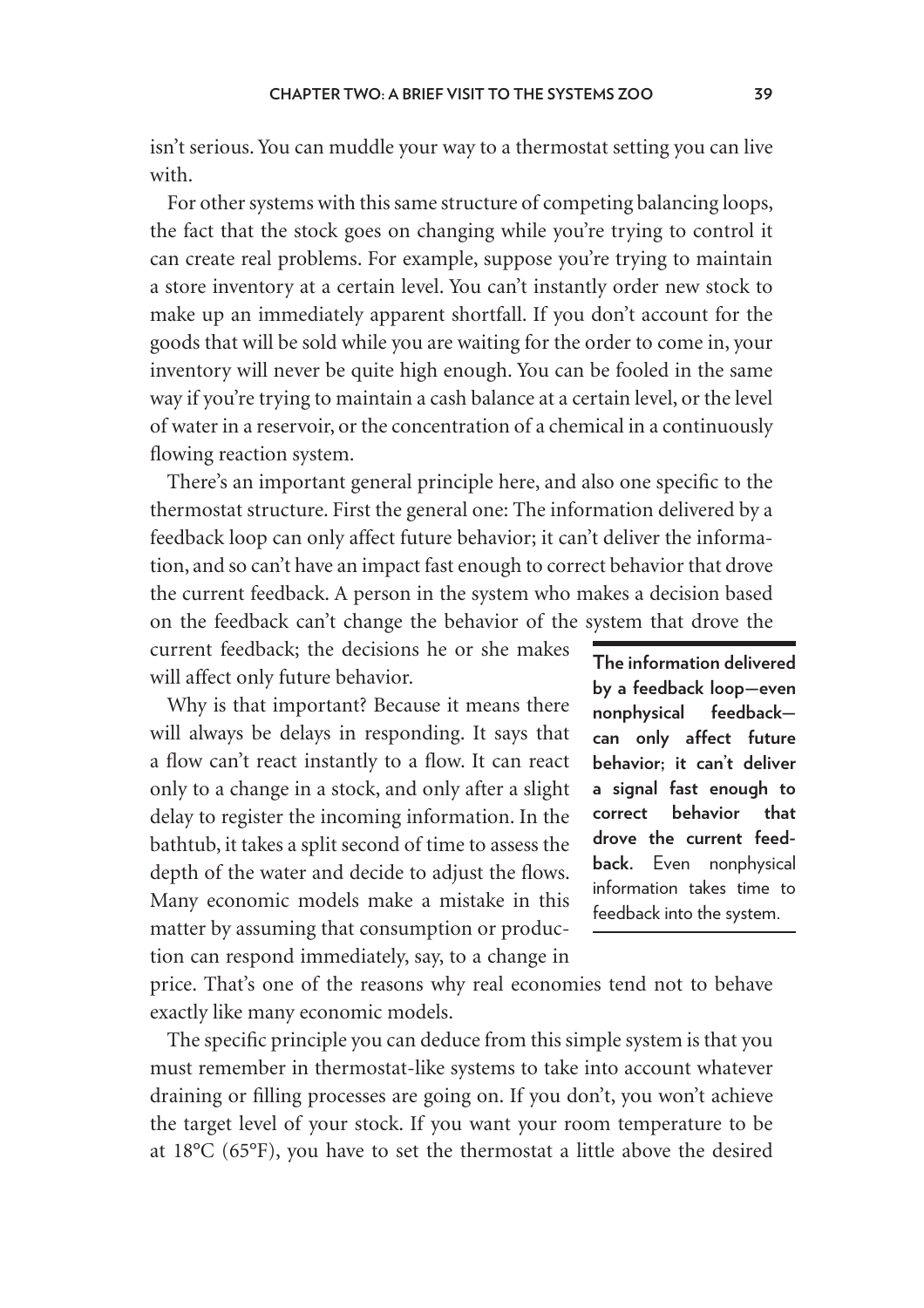temperature. If you want to pay off your credit card (or the national debt), you have to raise your repayment rate high enough to cover the charges you incur while you're paying (including interest). If you're gearing up your work force to a higher level, you have to hire fast enough to correct for

**A stock-maintaining balancing feedback loop must have its goal set appropriately to compensate for draining**  or inflowing processes that **af ect that stock. Otherwise, the feedback process will fall short of or exceed the target for the stock.**

those who quit while you are hiring. In other words, your mental model of the system needs to include all the important flows, or you will be surprised by the system's behavior.

Before we leave the thermostat, we should see how it behaves with a varying outside temperature. Figure 19 shows a twenty-four-hour period of normal operation of a well-functioning thermostat system, with the outside temperature dipping well below freezing. The

inflow of heat from the furnace nicely tracks the outflow of heat to the outside. The temperature in the room varies hardly at all once the room has warmed up.

Every balancing feedback loop has its breakdown point, where other loops pull the stock away from its goal more strongly than it can pull back. That can happen in this simulated thermostat system, if I weaken the power of the heating loop (a smaller furnace that cannot put out as much heat), or if I strengthen the power of the cooling loop (colder outside tempera-



Figure 19. The furnace warms a cool room, even as heat leaks from the room and outside temperatures drop below freezing.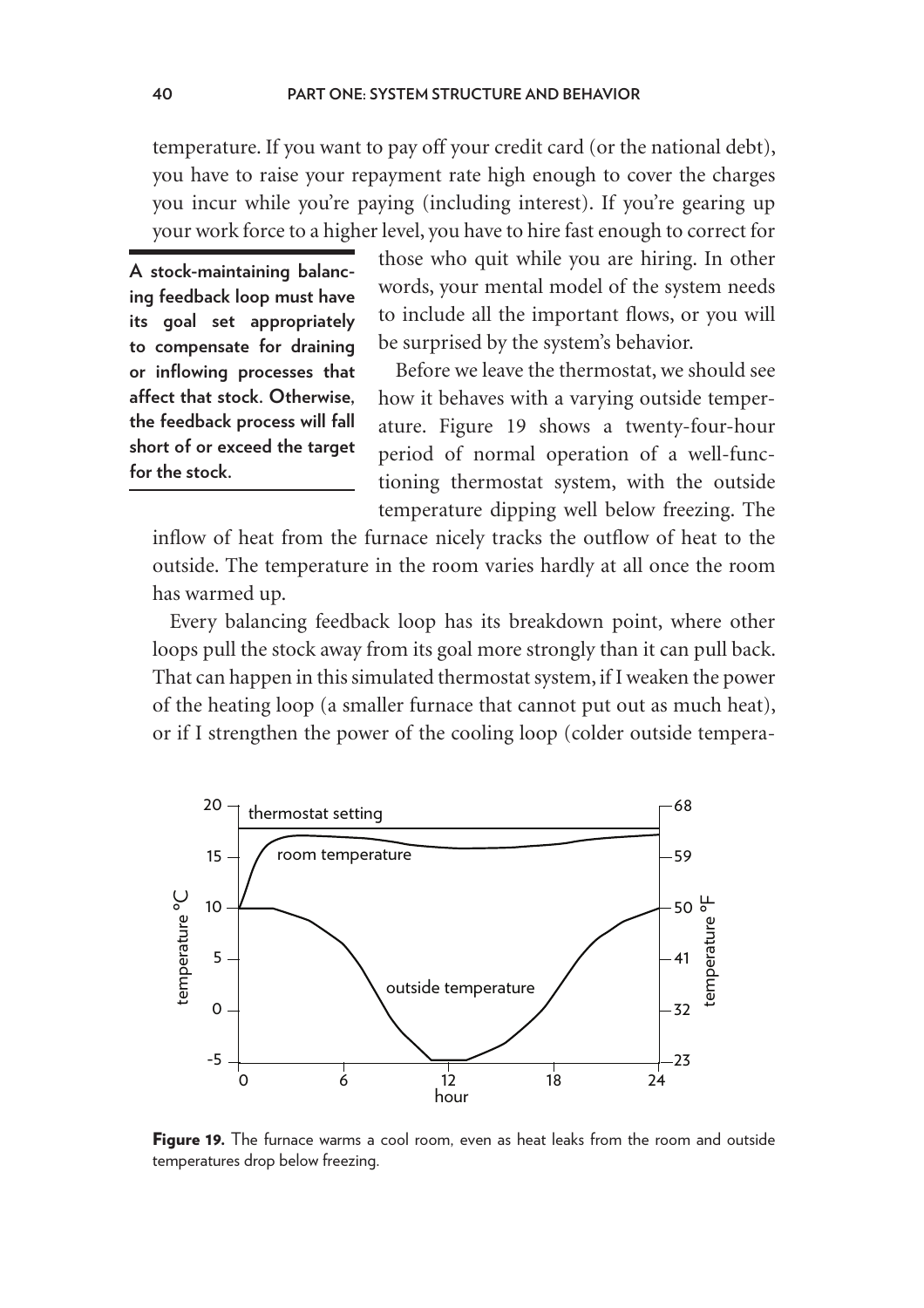ture, less insulation, or larger leaks). Figure 20 shows what happens with the same outside temperatures as in Figure 19, but with faster heat loss from the room. At very cold temperatures, the furnace just can't keep up with the heat drain. The loop that is trying to bring the room temperature down to the outside temperature dominates the system for a while. The room gets pretty uncomfortable!



Figure 20. On a cold day, the furnace can't keep the room warm in this leaky house!

See if you can follow, as time unfolds, how the variables in Figure 20 relate to one another. At first, both the room and the outside temperatures are cool. The inflow of heat from the furnace exceeds the leak to the outside, and the room warms up. For an hour or two, the outside is mild enough that the furnace replaces most of the heat that's lost to the outside, and the room temperature stays near the desired temperature.

But as the outside temperature falls and the heat leak increases, the furnace cannot replace the heat fast enough. Because the furnace is generating less heat than is leaking out, the room temperature falls. Finally, the outside temperature rises again, the heat leak slows, and the furnace, still operating at full tilt, finally can pull ahead and start to warm the room again.

Just as in the rules for the bathtub, whenever the furnace is putting in more heat than is leaking out, the room temperature rises. Whenever the inflow rate falls behind the outflow rate, the temperature falls. If you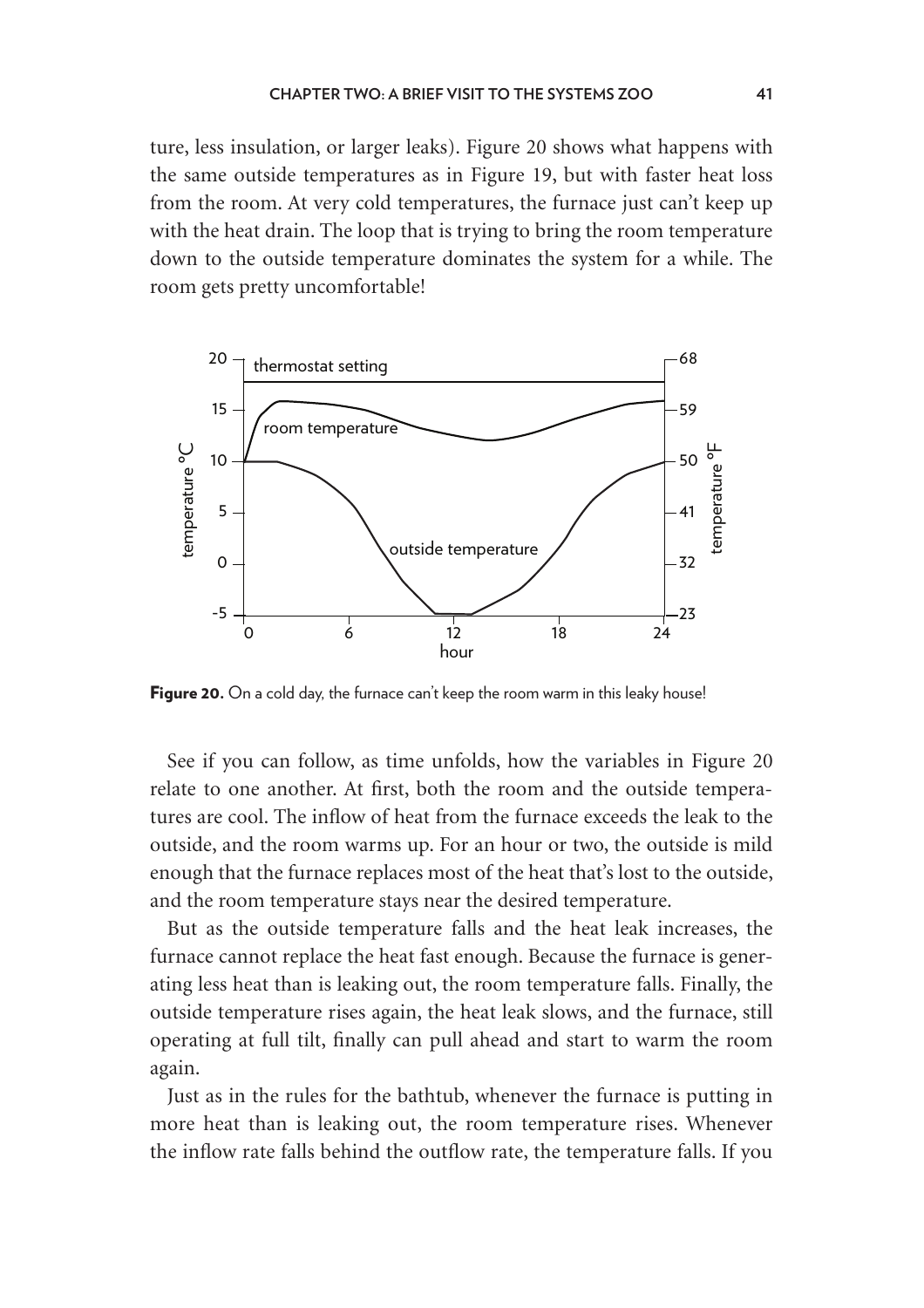study the system changes on this graph for a while and relate them to the feedback-loop diagram of this system, you'll get a good sense of how the structural interconnections of this system—its two feedback loops and how they shift in strength relative to each other—lead to the unfolding of the system's behavior over time.

A Stock with One Reinforcing Loop and One Balancing Loop—Population and

Industrial Economy

What happens when a reinforcing and a balancing loop are both pulling on the same stock? This is one of the most common and important system structures. Among other things, it describes every living population and every economy.



Figure 21. Population governed by a reinforcing loop of births and a balancing loop of deaths.

A population has a reinforcing loop causing it to grow through its birth rate, and a balancing loop causing it to die off through its death rate.

As long as fertility and mortality are constant (which in real systems they rarely are), this system has a simple behavior. It grows exponentially or dies off, depending on whether its reinforcing feedback loop determining births is stronger than its balancing feedback loop determining deaths.

For example, the 2007 world population of 6.6 billion people had a fertility rate of roughly 21 births a year for every 1,000 people in the population. Its mortality rate was 9 deaths a year out of every 1,000 people. Fertility was higher than mortality, so the reinforcing loop dominated the system. If those fertility and mortality rates continue unchanged, a child born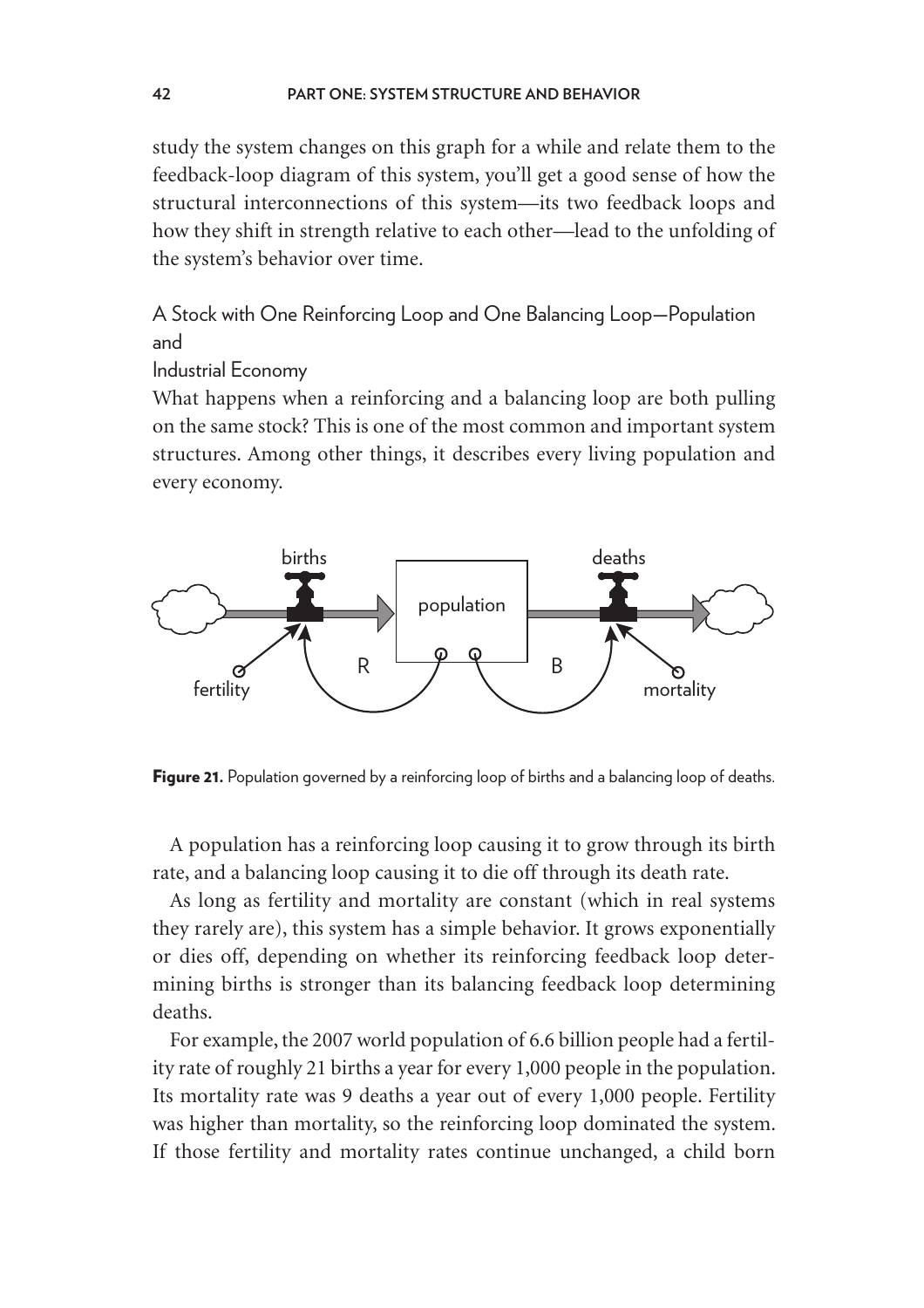

Figure 22. Population growth if fertility and mortality maintain their 2007 levels of 21 births and nine deaths per 1,000 people.

now will see the world population more than double by the time he or she reaches the age of 60, as shown in Figure 22.

If, because of a terrible disease, the mortality rate were higher, say at 30 deaths per 1,000, while the fertility rate remained at 21, then the death loop



Figure 23. Population decline if fertility remains at 2007 level (21 births per 1,000) but mortality is much higher, 30 deaths per 1,000.

would dominate the system. More people would die each year than would be born, and the population would gradually decrease (Figure 23).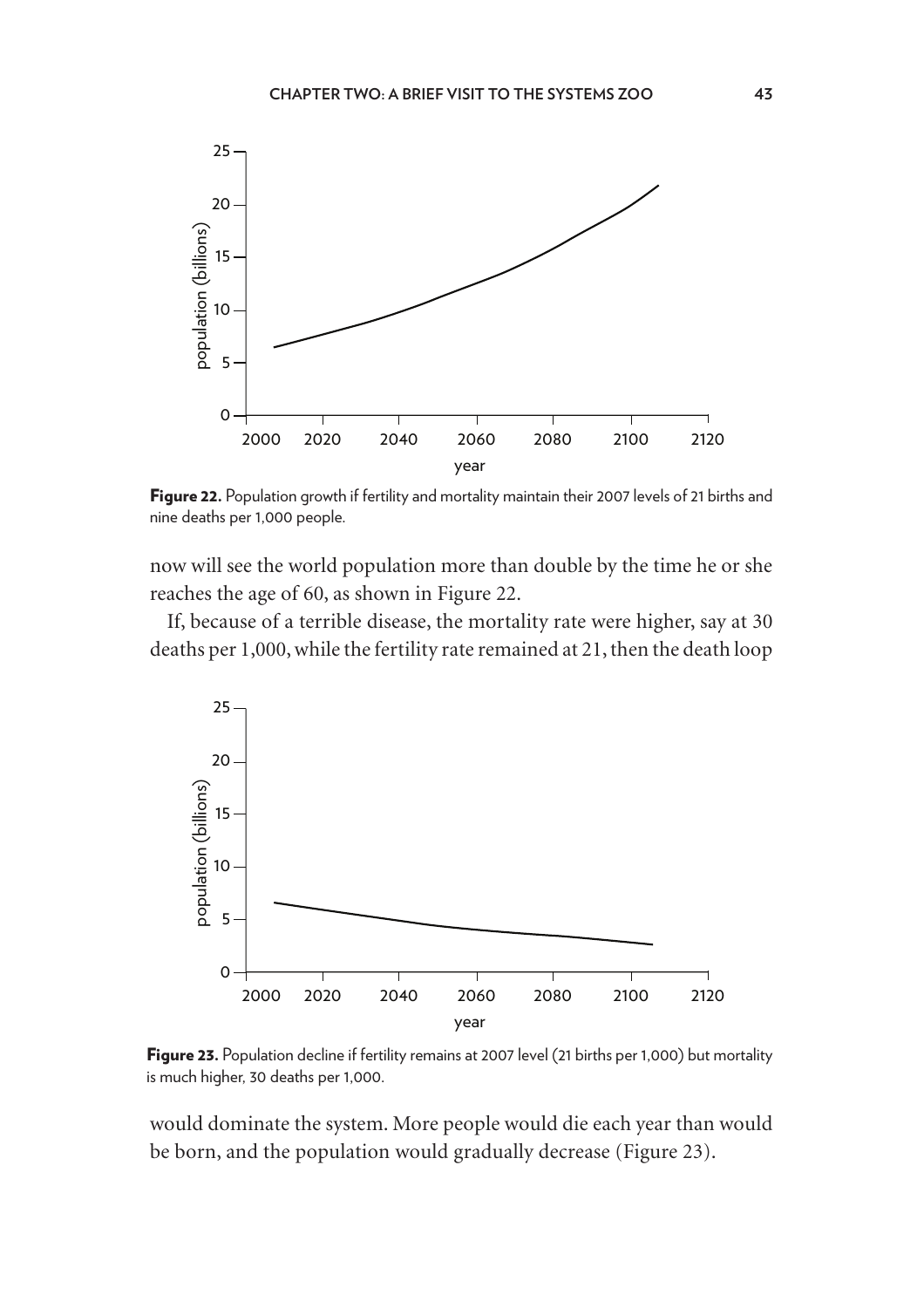Things get more interesting when fertility and mortality change over time. When the United Nations makes long-range population projections, it generally assumes that, as countries become more developed, average fertility will decline (approaching replacement where on average each woman has 1.85 children). Until recently, assumptions about mortality were that it would also decline, but more slowly (because it is already low in most parts of the world). However, because of the epidemic of HIV/ AIDS, the UN now assumes the trend of increasing life expectancy over the next fifty years will slow in regions affected by HIV/AIDS.

Changing flows (fertility and mortality) create a change in the behavior over time of the stock (population)—the line bends. If, for example, world fertility falls steadily to equal mortality by the year 2035 and they both stay



Figure 24. Population stabilizes when fertility equals mortality.

constant thereafter, the population will level off, births exactly balancing deaths in dynamic equilibrium, as in Figure 24.

This behavior is an example of **shifting dominance** of feedback loops. Dominance is an important concept in systems thinking. When one loop dominates another, it has a stronger impact on behavior. Because systems often have several competing feedback loops operating simultaneously, those loops that dominate the system will determine the behavior.

At first, when fertility is higher than mortality, the reinforcing growth loop dominates the system and the resulting behavior is exponential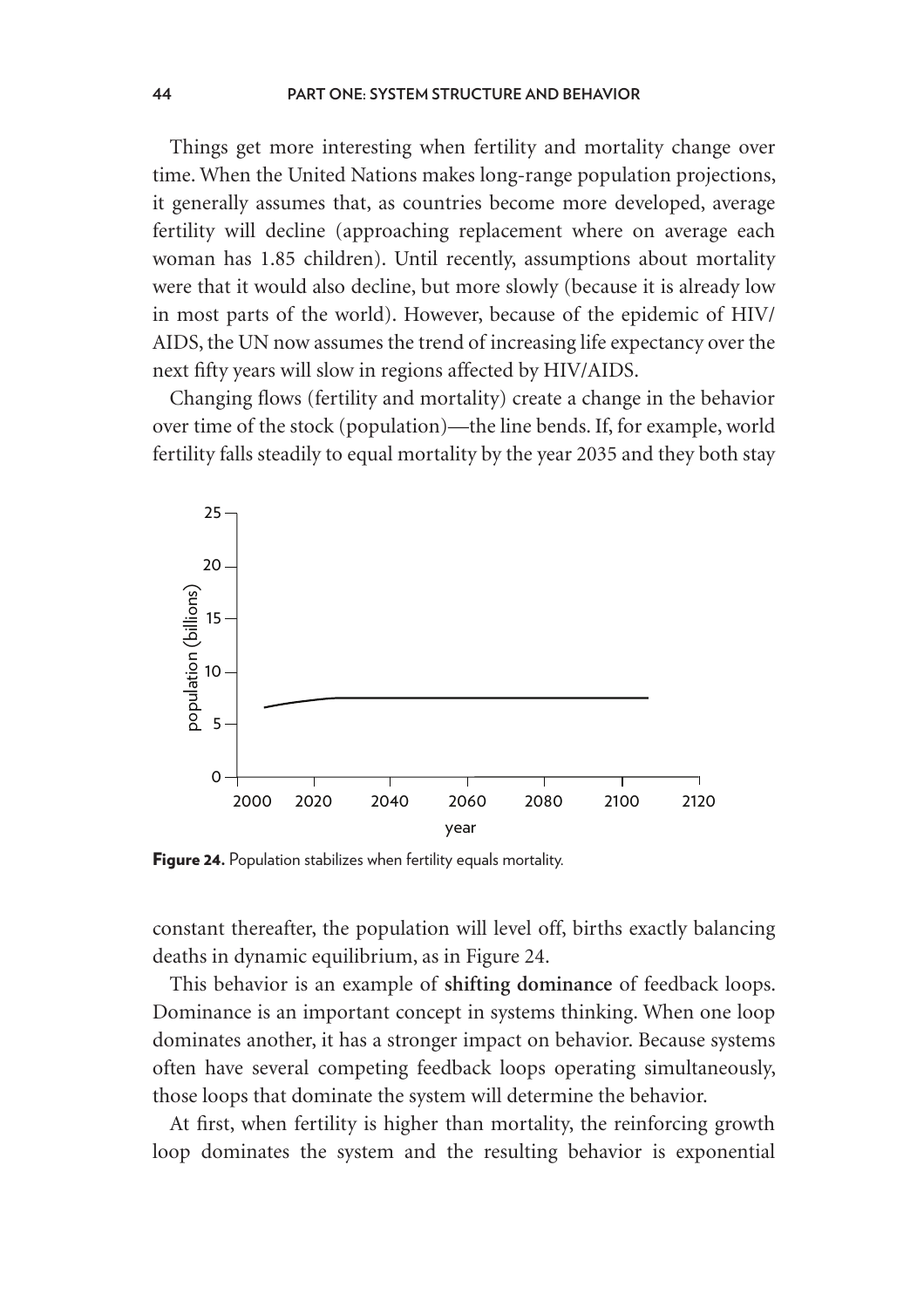growth. But that loop is gradually weakened as fertility falls. Finally, it exactly equals the strength of the balancing loop of mortality. At that point neither loop dominates, and we have dynamic equilibrium.

You saw shifting dominance in the thermostat system, when the outside temperature fell and the heat leaking out of the poorly insulated house overwhelmed the ability of the furnace to put heat into the room. Dominance shifted from the heating loop to the cooling loop.

There are only a few ways a population system could behave, and these depend on what **Complex behaviors of systems often arise as the relative strengths of feedback loops shift, causing first one loop and then another to dominate behavior.**

happens to the "driving" variables, fertility and mortality. These are the only ones possible for a simple system of one reinforcing and one balancing loop. A stock governed by linked reinforcing and balancing loops will grow exponentially if the reinforcing loop dominates the balancing one. It will die off if the balancing loop dominates the reinforcing one. It will level off if the two loops are of equal strength (see Figure 25). Or it will do a sequence of these things, one after another, if the relative strengths of the two loops change over time (see Figure 26).

I chose some provocative population scenarios here to illustrate a point about models and the scenarios they can generate. Whenever you are confronted with a scenario (and you are, every time you hear about an economic prediction, a corporate budget, a weather forecast, future climate change, a stockbroker saying what is going to happen to a particular holding), there are questions you need to ask that will help you decide how good a representation of reality is the underlying model.

- Are the driving factors likely to unfold this way? (What are birth rate and death rate likely to do?)
- If they did, would the system react this way? (Do birth and death rates really cause the population stock to behave as we think it will?)
- What is driving the driving factors? (What affects birth rate? What affects death rate?)

The first question can't be answered factually. It's a guess about the future, and the future is inherently uncertain. Although you may have a strong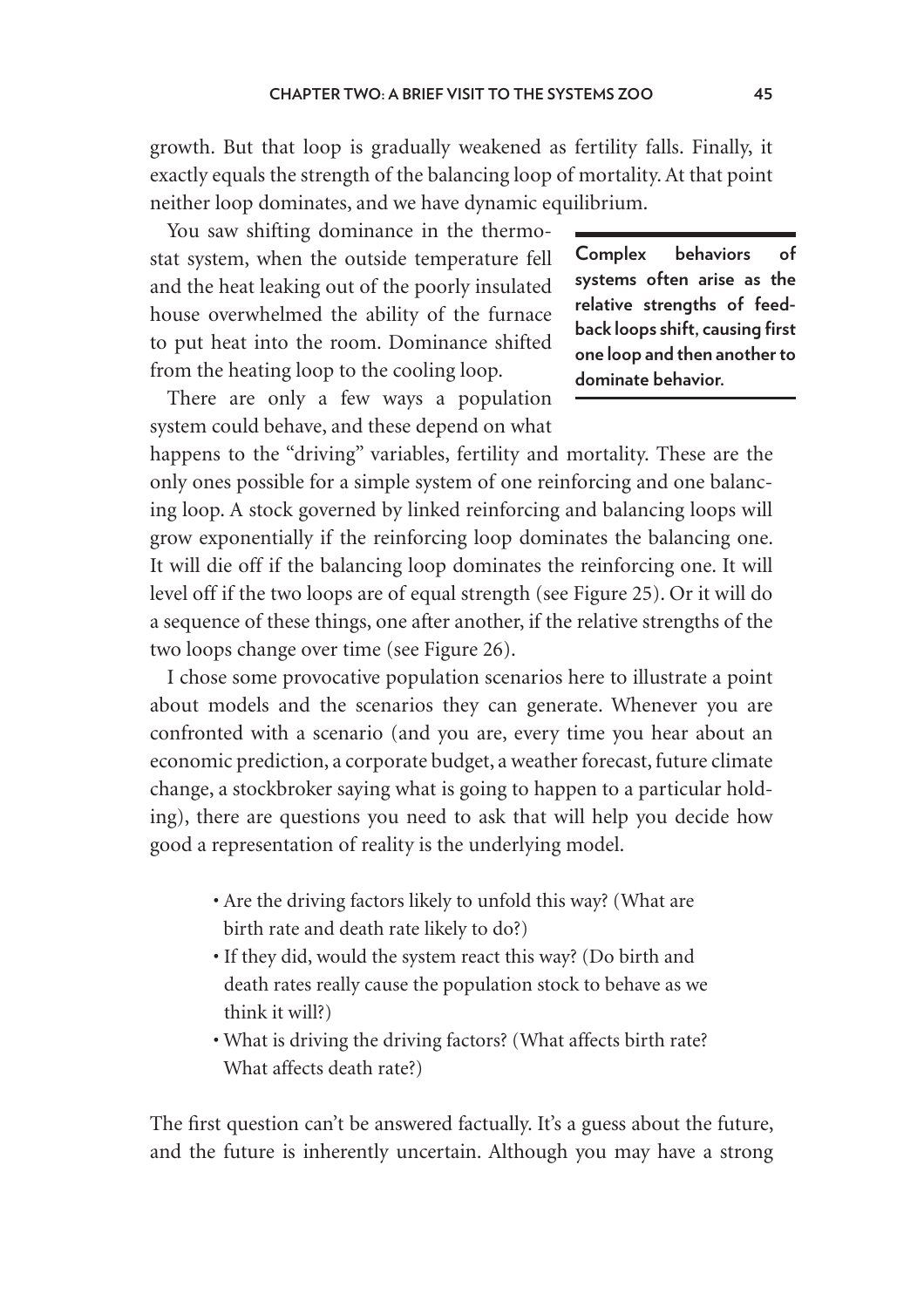

Figure 25. Three possible behaviors of a population: growth, decline, and stabilization.

opinion about it, there's no way to prove you're right until the future actually happens. A systems analysis can test a number of scenarios to see what happens if the driving factors do different things. That's usually one purpose of a systems analysis. But you have to be the judge of which scenario, if any, should be taken seriously as a future that might really be possible.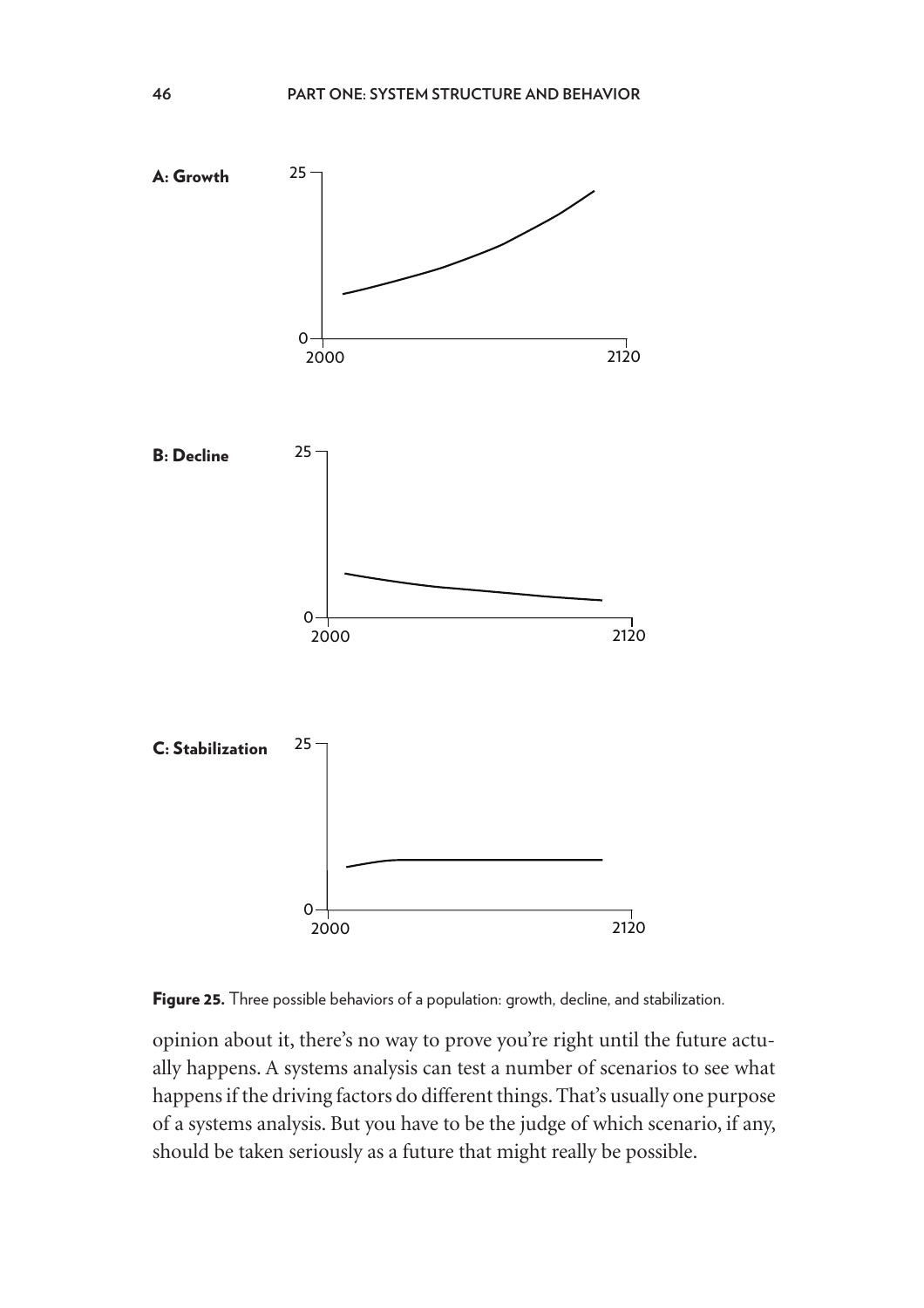

Figure 26. Shifting dominance of fertility and mortality loops.

Dynamic systems studies usually are not designed to *predict* what will happen. Rather, they're designed to explore *what would happen*, if a number of driving factors unfold in a range of different ways.

 The second question—whether the system really will react this way—is more scientific. It's a question about how good the model is. Does it capture the inherent dynamics of the system? Regardless of whether you think the

driving factors *will* do that, *would the system behave like that* if they did?

In the population scenarios above, however likely you think they are, the answer to this second question is roughly yes, the population

**System dynamics models explore possible futures and ask "what if" questions.**

would behave like this, if the fertility and mortality did that. The population model I have used here is very simple. A more detailed model would distinguish age groups, for example. But basically this model responds the way a real population would, growing under the conditions when a real

# QUESTIONS FOR TESTING THE VALUE OF A MODEL

- 1. Are the driving factors likely to unfold this way?
- 2. If they did, would the system react this way?
- 3. What is driving the driving factors?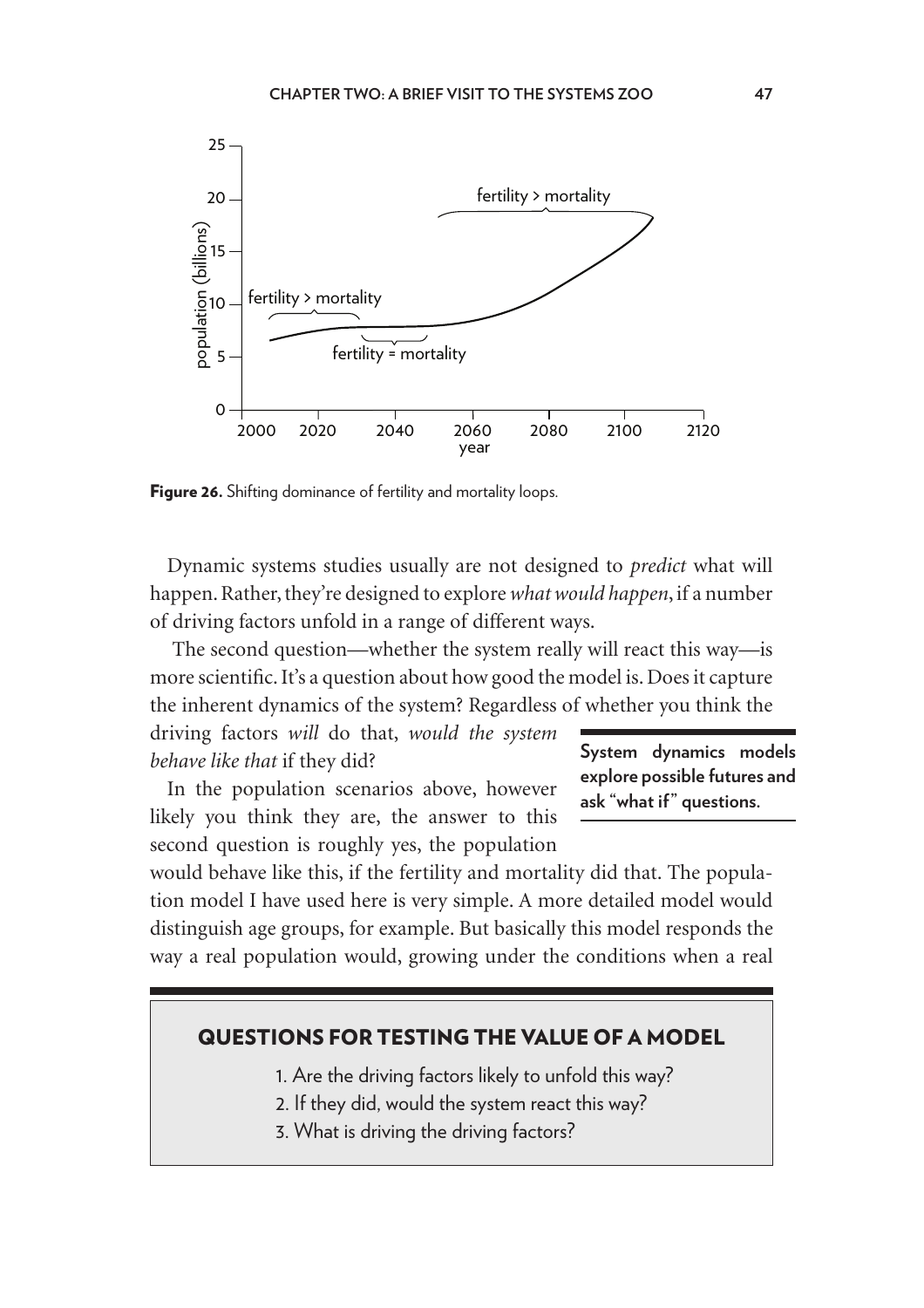**Model utility depends not on whether its driving scenarios are realistic (since no one can know that for sure), but on whether it responds with a realistic pattern of behavior.**

population would grow, declining when a real population would decline. The numbers are off, but the basic behavior pattern is realistic.

Finally, there is the third question. What is driving the driving factors? What is adjusting the inflows and outflows? This is a question about system boundaries. It requires a hard look at those driving factors to see if they are actually independent, or if they are also embedded in the

system.

Is there anything about the size of the population, for instance, that might feed back to influence fertility or mortality? Do other factors—economics, the environment, social trends—influence fertility and mortality? Does the size of the population affect those economic and environmental and social factors?

Of course, the answer to all of these questions is yes. Fertility and mortality are governed by feedback loops too. At least some of those feedback loops are themselves affected by the size of the population. This population "animal" is only one piece of a much larger system.<sup>3</sup>

One important piece of the larger system that affects population is the economy. At the heart of the economy is another reinforcing-loop-plusbalancing-loop system—the same kind of structure, with the same kinds



Figure 27. Like a living population, economic capital has a reinforcing loop (investment of output) governing growth and a balancing loop (depreciation) governing decline.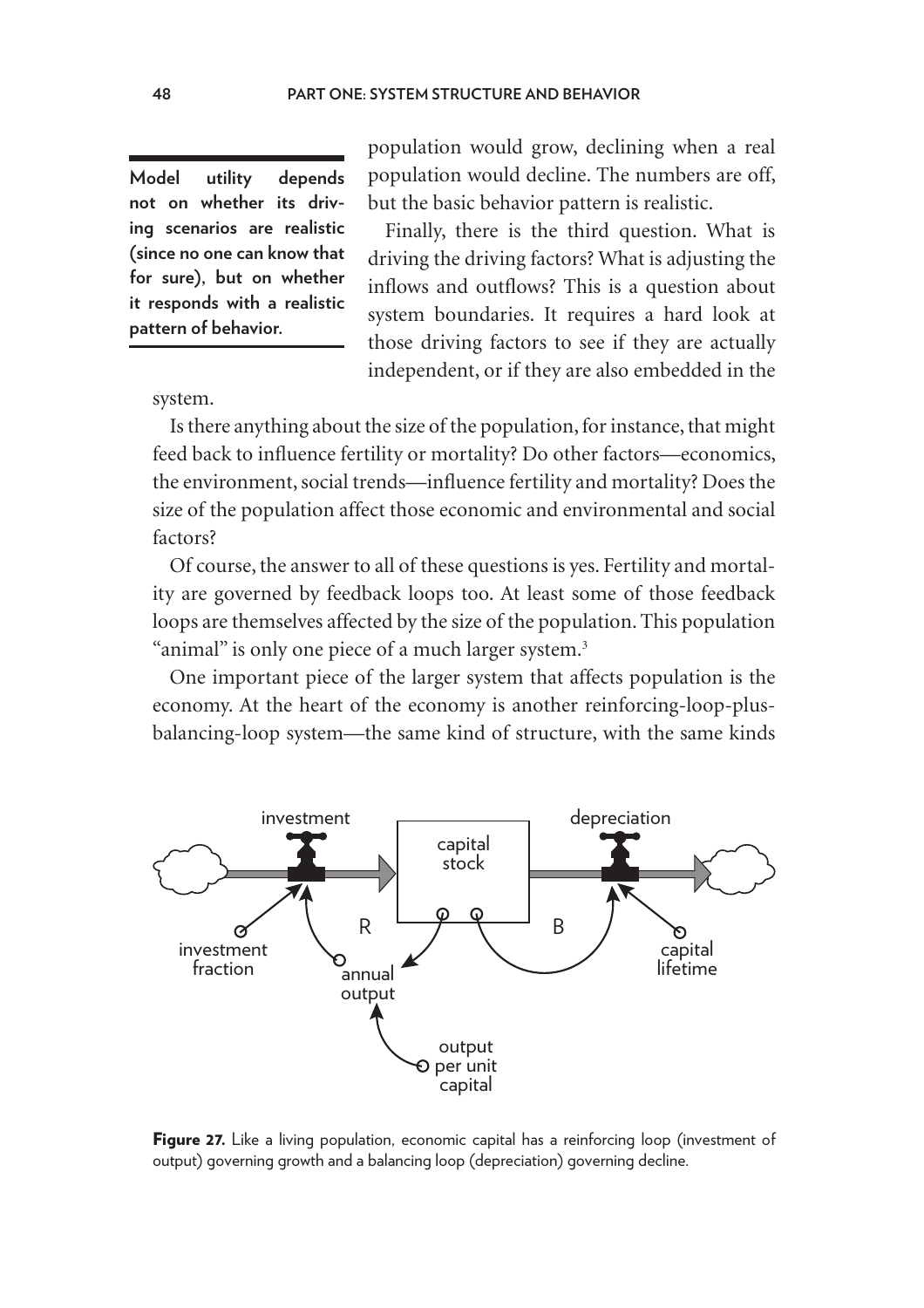of behavior, as the population (see Figure 27).

The greater the stock of physical capital (machines and factories) in the economy and the efficiency of production (output per unit of capital), the more output (goods and services) can be produced each year.

The more output that is produced, the more can be invested to make new capital. This is a reinforcing loop, like the birth loop for a population. The investment fraction is equivalent to the fertility. The greater the fraction of its output a society invests, the faster its capital stock will grow.

Physical capital is drained by depreciation—obsolescence and wearingout. The balancing loop controlling depreciation is equivalent to the death loop in a population. The "mortality" of capital is determined by the average capital lifetime. The longer the lifetime, the smaller the fraction of capital that must be retired and replaced each year.

If this system has the same structure as the population system, it must have the same repertoire of behaviors. Over recent history world capital, like world population, has been dominated by its reinforcing loop and has been growing exponentially. Whether in the future it grows or stays constant or dies off depends on whether its reinforcing growth loop remains stronger than its balancing depreciation loop. That depends on

- the investment fraction—how much output the society invests rather than consumes,
- the efficiency of capital—how much capital it takes to produce a given amount of output, and
- the average capital lifetime.

If a constant fraction of output is reinvested in the capital stock and the efficiency of that capital (its ability to produce output) is also constant, the capital stock may decline, stay constant, or grow, depending on the lifetime of the capital. The lines in Figure 28 show systems with different average capital lifetimes. With a relatively short lifetime, the capital wears out faster than it is replaced. Reinvestment does not keep up with depreciation and the economy slowly declines. When depreciation just balances investment, the economy is in dynamic equilibrium. With a long lifetime, the capital stock grows exponentially. The longer the lifetime of capital, the faster it grows.

This is another example of a principle we've already encountered: You can make a stock grow by decreasing its outflow rate as well as by increas-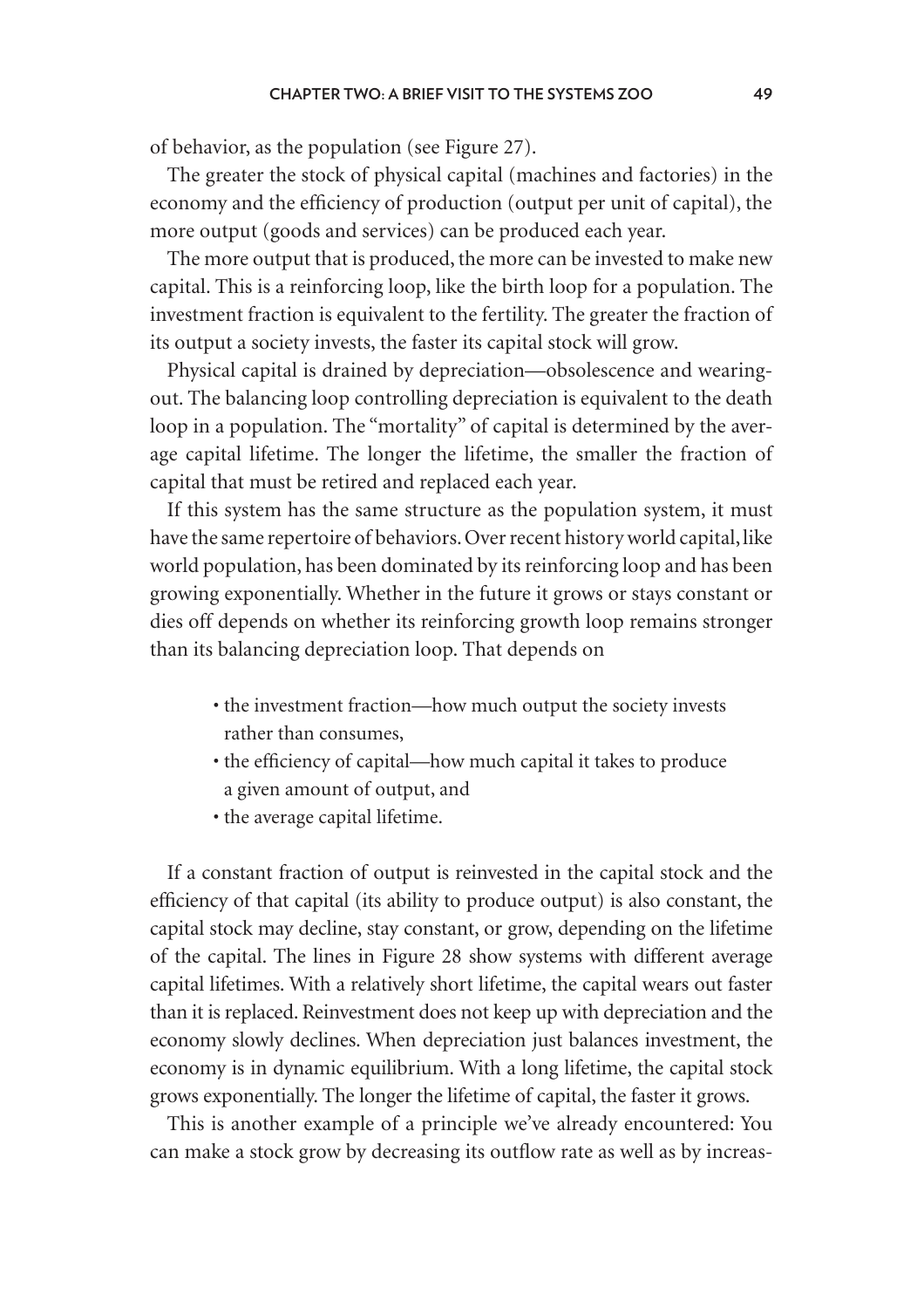

Figure 28. Growth in capital stock with changes in the lifetime of the capital. In a system with output per unit capital ratio of 1:3 and an investment fraction of 20 percent, capital with a lifetime of 15 years just keeps up with depreciation. A shorter lifetime leads to a declining stock of capital.

ing its inflow rate!

Just as many factors influence the fertility and mortality of a population, so many factors influence the output ratio, investment fraction, and the lifetime of capital—interest rates, technology, tax policy, consumption habits, and prices, to name just a few. Population itself influences investment, both by contributing labor to output, and by increasing demands on consumption, thereby decreasing the investment fraction. Economic output also feeds back to influence population in many ways. A richer economy usually has better health care and a lower death rate. A richer economy also usually has a lower birth rate.

In fact, just about any long-term model of a real economy should link together the two structures of population and capital to show how they affect each other. The central question of economic development is how to keep the reinforcing loop of capital accumulation from growing more slowly than the reinforcing loop of population growth—so that people are

**Systems with similar feedback structures produce similar dynamic behaviors.** getting richer instead of poorer.4

It may seem strange to you that I call the capital system the same kind of "zoo animal" as the population system. A production system with factories and shipments and economic flows doesn't look

much like a population system with babies being born and people aging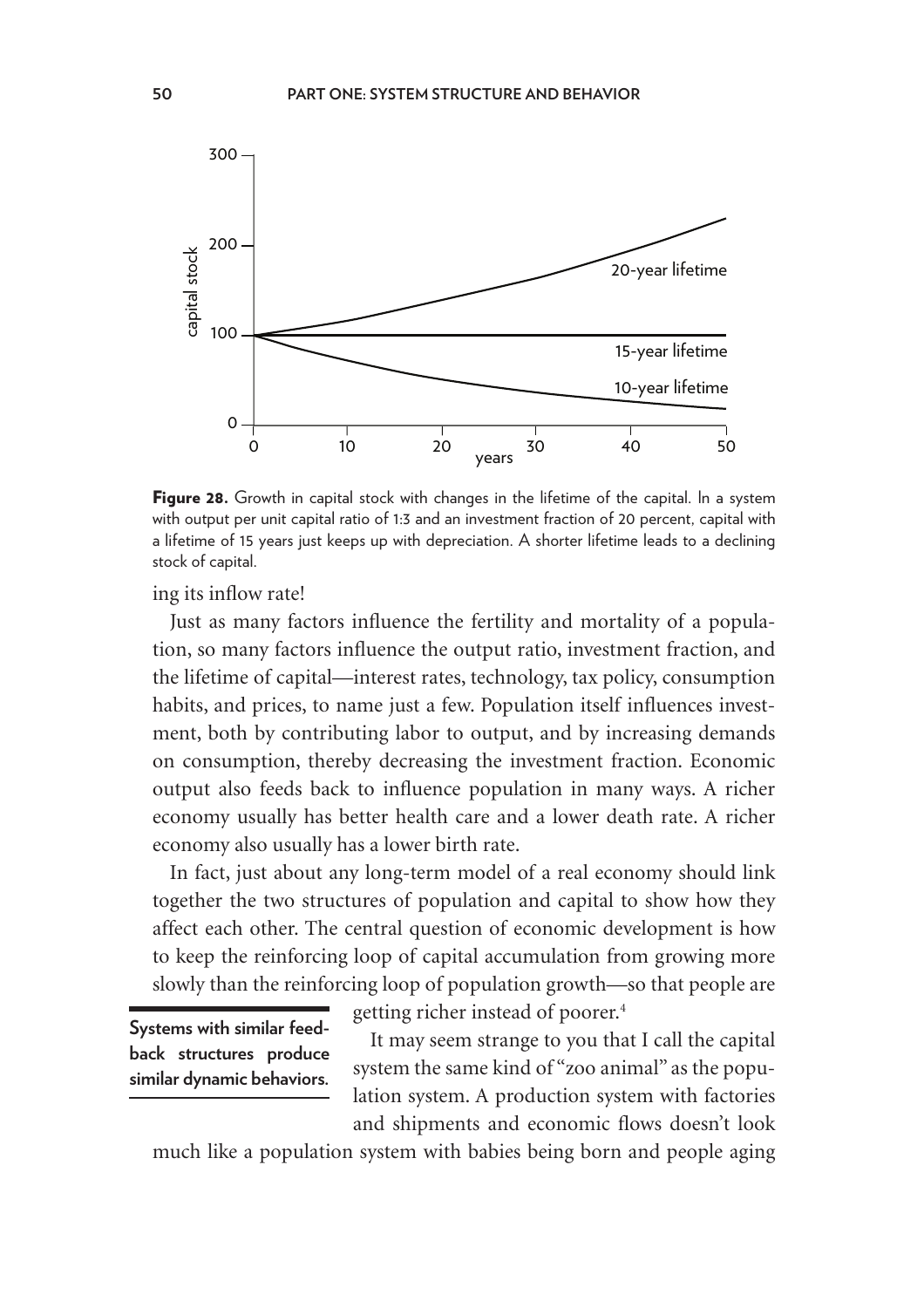and having more babies and dying. But from a systems point of view these systems, so dissimilar in many ways, have one important thing in common: their feedback-loop structures. Both have a stock governed by a reinforcing growth loop and a balancing death loop. Both also have an aging process. Steel mills and lathes and turbines get older and die just as people do.

One of the central insights of systems theory, as central as the observation that systems largely cause their own behavior, is that systems with similar feedback structures produce similar dynamic behaviors, even if the outward appearance of these systems is completely dissimilar.

A population is nothing like an industrial economy, except that both can reproduce themselves out of themselves and thus grow exponentially. And both age and die. A coffee cup cooling is like a warmed room cooling, and like a radioactive substance decaying, and like a population or industrial economy aging and dying. Each declines as the result of a balancing feedback loop.

#### A System with Delays—Business Inventory

Picture a stock of inventory in a store—a car dealership—with an inflow of deliveries from factories and an outflow of new car sales. By itself, this stock of cars on the dealership lot would behave like the water in a bathtub.



Figure 29. Inventory at a car dealership is kept steady by two competing balancing loops, one through sales and one through deliveries.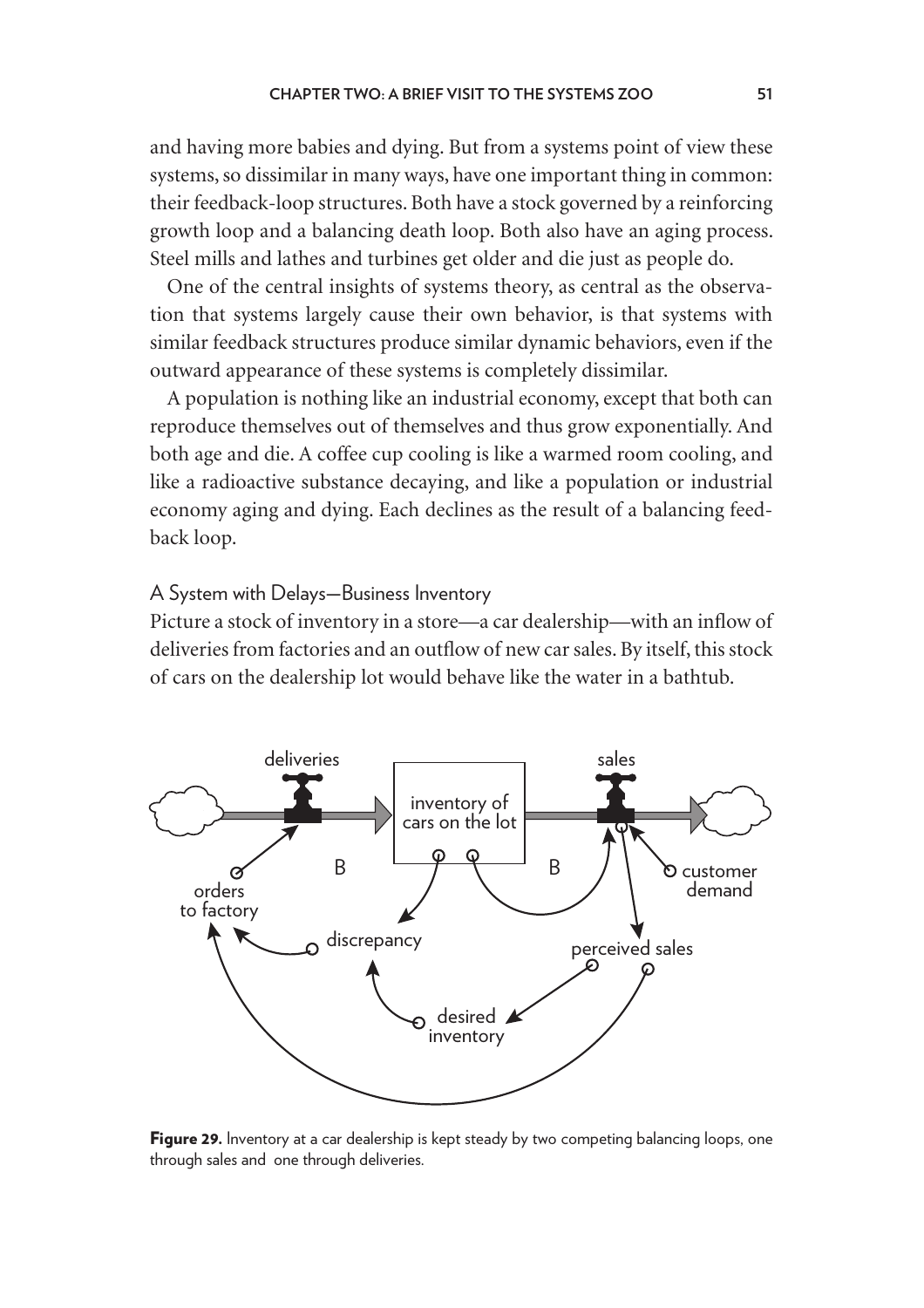Now picture a regulatory feedback system designed to keep the inventory high enough so that it can always cover ten days' worth of sales (see Figure 29). The car dealer needs to keep some inventory because deliveries and purchases don't match perfectly every day. Customers make purchases that are unpredictable on a day-to-day basis. The car dealer also needs to provide herself with some extra inventory (a buffer) in case deliveries from suppliers are delayed occasionally.

The dealer monitors sales (perceived sales), and if, for example, they seem to be rising, she adjusts orders to the factory to bring inventory up to her new desired inventory that provides ten days' coverage at the higher sales rate. So, higher sales mean higher perceived sales, which means a higher discrepancy between inventory and desired inventory, which means higher orders, which will bring in more deliveries, which will raise inventory so it can comfortably supply the higher rate of sales.

This system is a version of the thermostat system—one balancing loop of sales draining the inventory stock and a competing balancing loop maintaining the inventory by resupplying what is lost in sales. Figure 30 shows the not very surprising result of an increase in consumer demand of 10 percent.

In Figure 31, I am putting something else into this simple model—three delays that are typical of what we experience in the real world.

First, there is a perception delay, intentional in this case. The car dealer doesn't react to just any blip in sales. Before she makes ordering decisions,



Figure 30. Inventory on the car dealership's lot with a permanent 10-percent increase in consumer demand starting on day 25.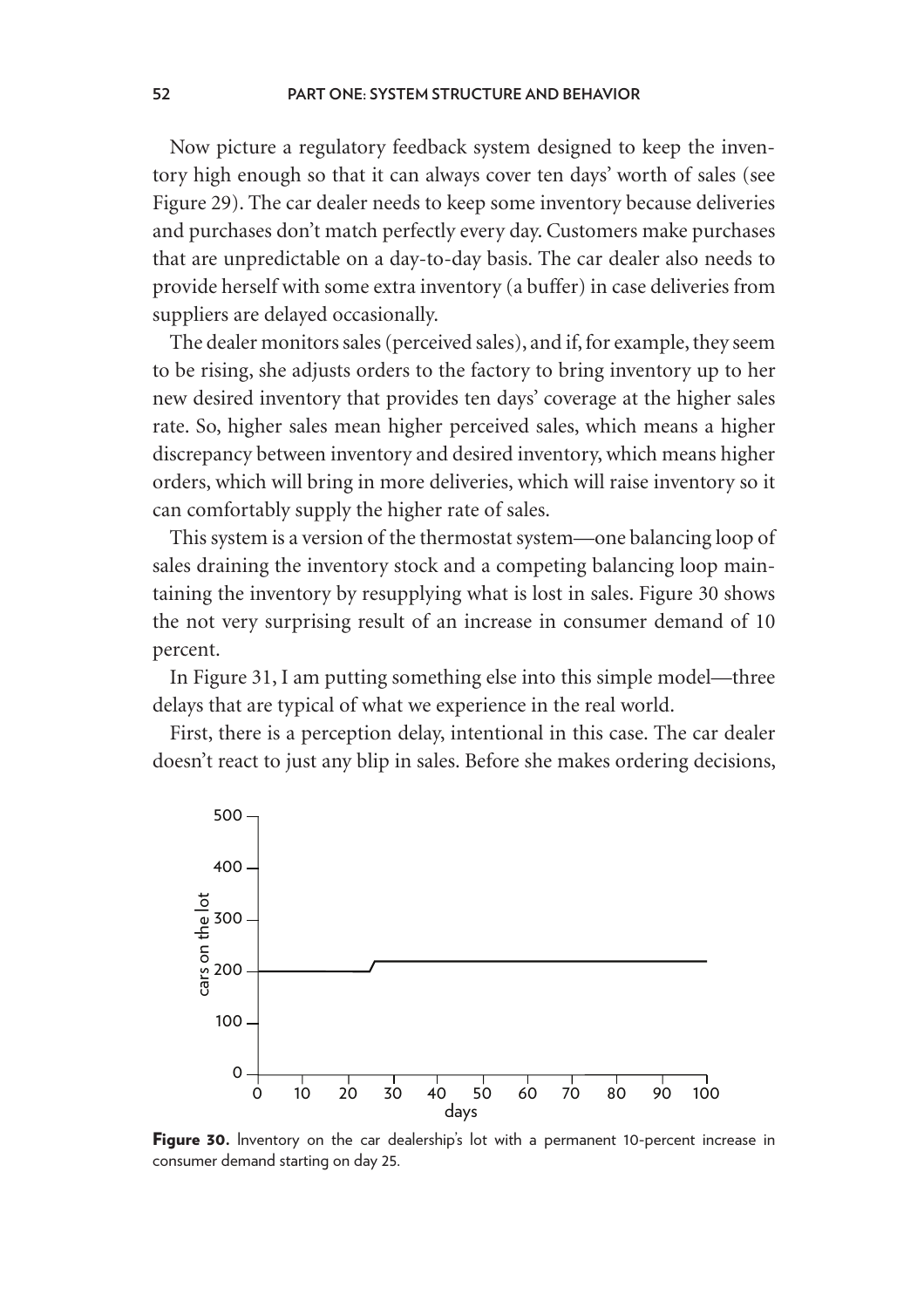

Figure 31. Inventory at a car dealership with three common delays now included in the picture-a perception delay, a response delay, and a delivery delay.

she averages sales over the past five days to sort out real trends from temporary dips and spikes.

Second, there is a response delay. Even when it's clear that orders need to be adjusted, she doesn't try to make up the whole adjustment in a single order. Rather, she makes up one-third of any shortfall with each order. Another way of saying that is, she makes partial adjustments over three days to be extra sure the trend is real. Third, there is a delivery delay. It takes five days for the supplier at the factory to receive an order, process it, and



Figure 32. Response of inventory to a 10-percent increase in sales when there are delays in the system.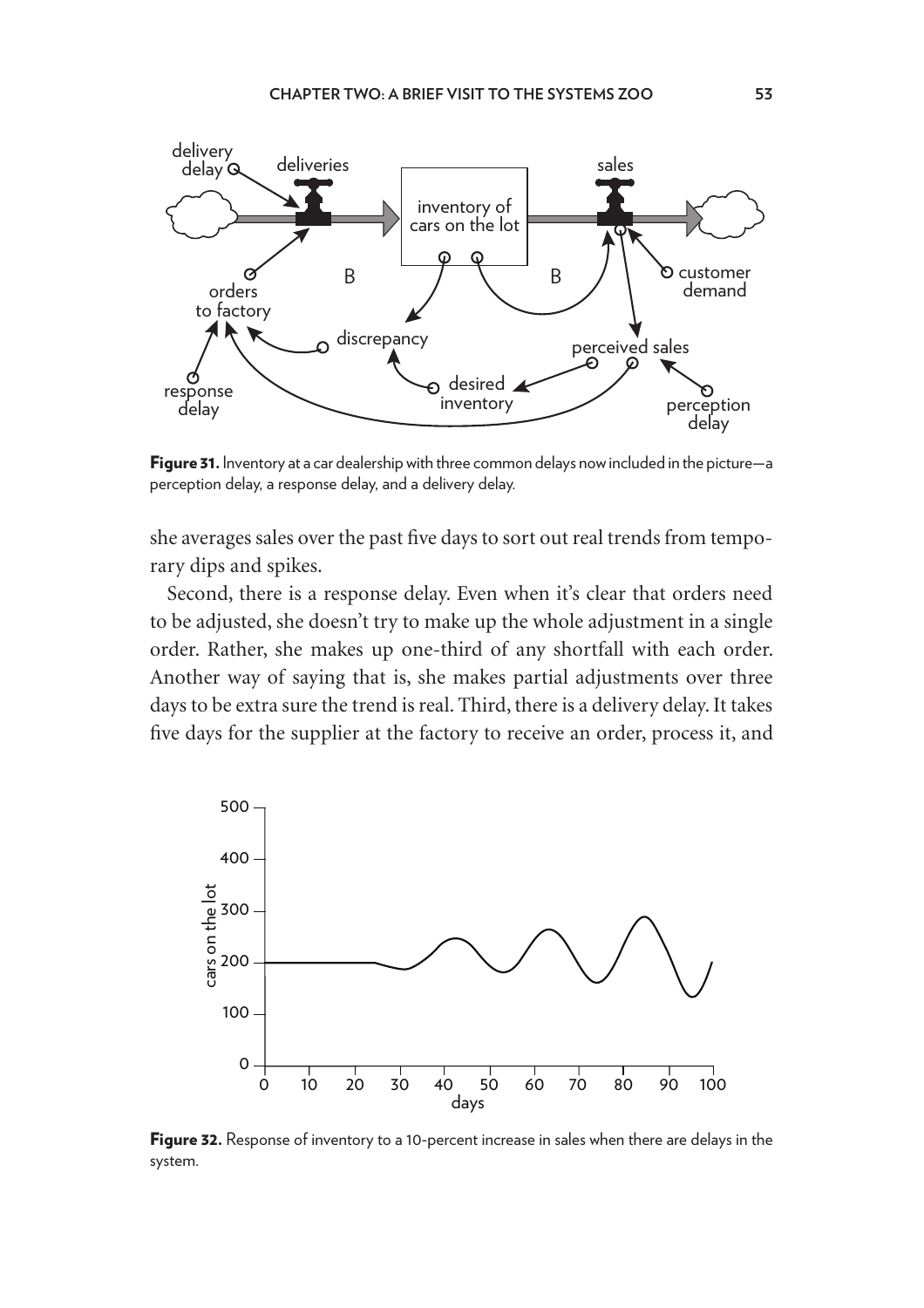deliver it to the dealership.

Although this system still consists of just two balancing loops, like the simplified thermostat system, it doesn't behave like the thermostat system. Look at what happens, for example, as shown in Figure 32, when the business experiences the same permanent 10-percent jump in sales from an increase in customer demand.

Oscillations! A single step up in sales causes inventory to drop. The car dealer watches long enough to be sure the higher sales rate is going to last. Then she begins to order more cars to both cover the new rate of sales and bring the inventory up. But it takes time for the orders to come in. During that time inventory drops further, so orders have to go up a little more, to bring inventory back up to ten days' coverage.

Eventually, the larger volume of orders starts arriving, and inventory recovers—and more than recovers, because during the time of uncertainty about the actual trend, the owner has ordered too much. She now sees her mistake, and cuts back, but there are still high past orders coming in, so she orders even less. In fact, almost inevitably, since she still can't be sure of what is going to happen next, she orders too little. Inventory gets too low again. And so forth, through a series of oscillations around the new desired inventory level. As Figure 33 illustrates, what a difference a few delays make!

We'll see in a moment that there are ways to damp these oscillations in inventory, but first it's important to understand why they occur. It isn't because the car dealer is stupid. It's because she is struggling to operate

**A delay in a balancing feedback loop makes a system likely to oscillate.**

in a system in which she doesn't have, and can't have, timely information and in which physical delays prevent her actions from having an immediate effect on inventory. She doesn't know what her customers will do next. When they do something,

she's not sure they'll keep doing it. When she issues an order, she doesn't see an immediate response. This situation of information insufficiency and physical delays is very common. Oscillations like these are frequently encountered in inventories and in many other systems. Try taking a shower sometime where there's a very long pipe between the hot- and cold-water mixer and the showerhead, and you'll experience directly the joys of hot and cold oscillations because of a long response delay.

How much of a delay causes what kind of oscillation under what circum-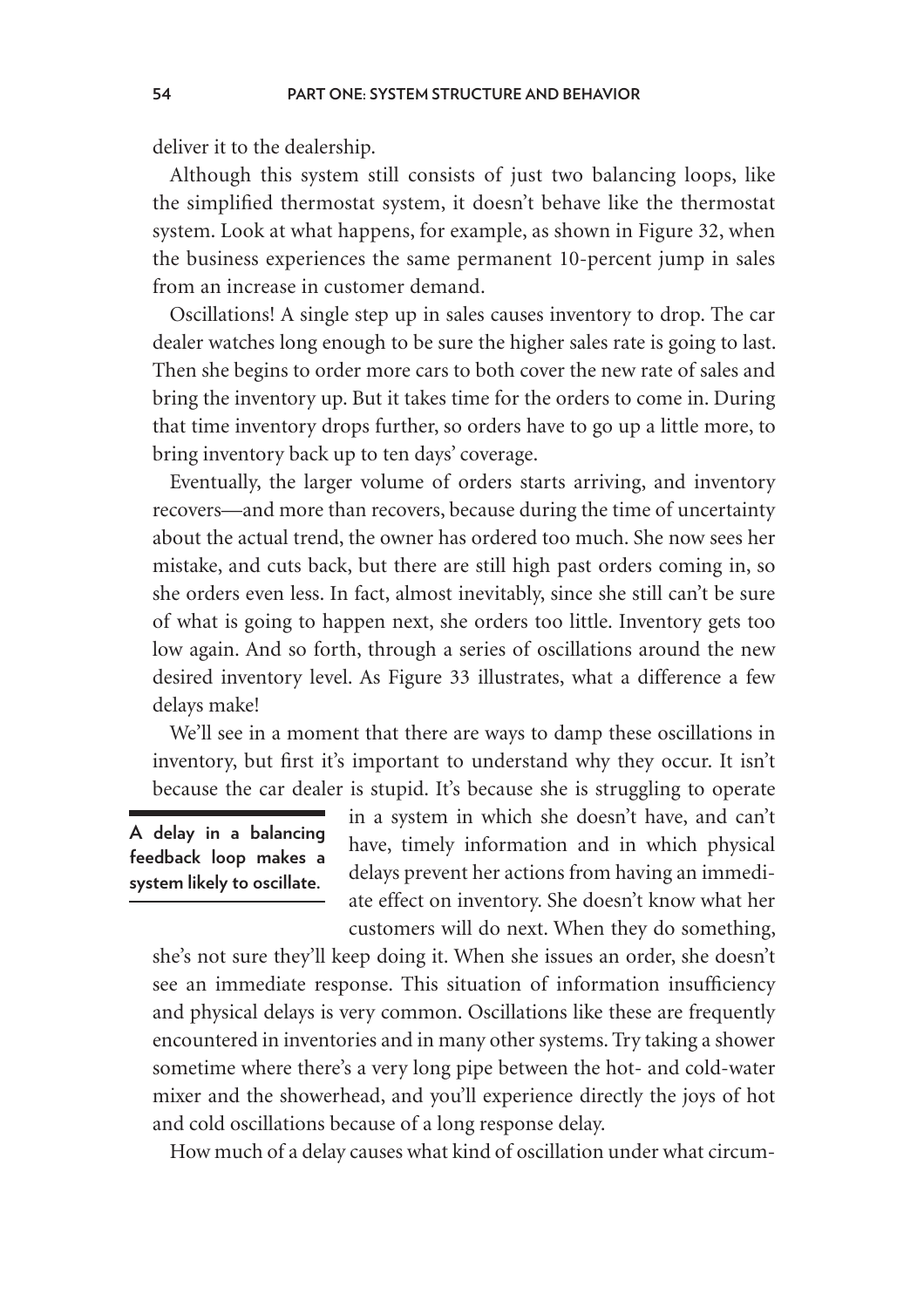

Figure 33. The response of orders and deliveries to an increase in demand. *A* shows the small but sharp step up in sales on day 25 and the car dealer's "perceived" sales, in which she averages the change over 3 days. *B* shows the resulting ordering pattern, tracked by the actual deliveries from the factory.

stances is not a simple matter. I can use this inventory system to show you why.

"These oscillations are intolerable," says the car dealer (who is herself a learning system, determined now to change the behavior of the inventory system). "I'm going to shorten the delays. There's not much I can do about the delivery delay from the factory, so I'm going to react faster myself. I'll average sales trends over only two days instead of five before I make order adjustments."

Figure 34 illustrates what happens when the dealer's perception delay is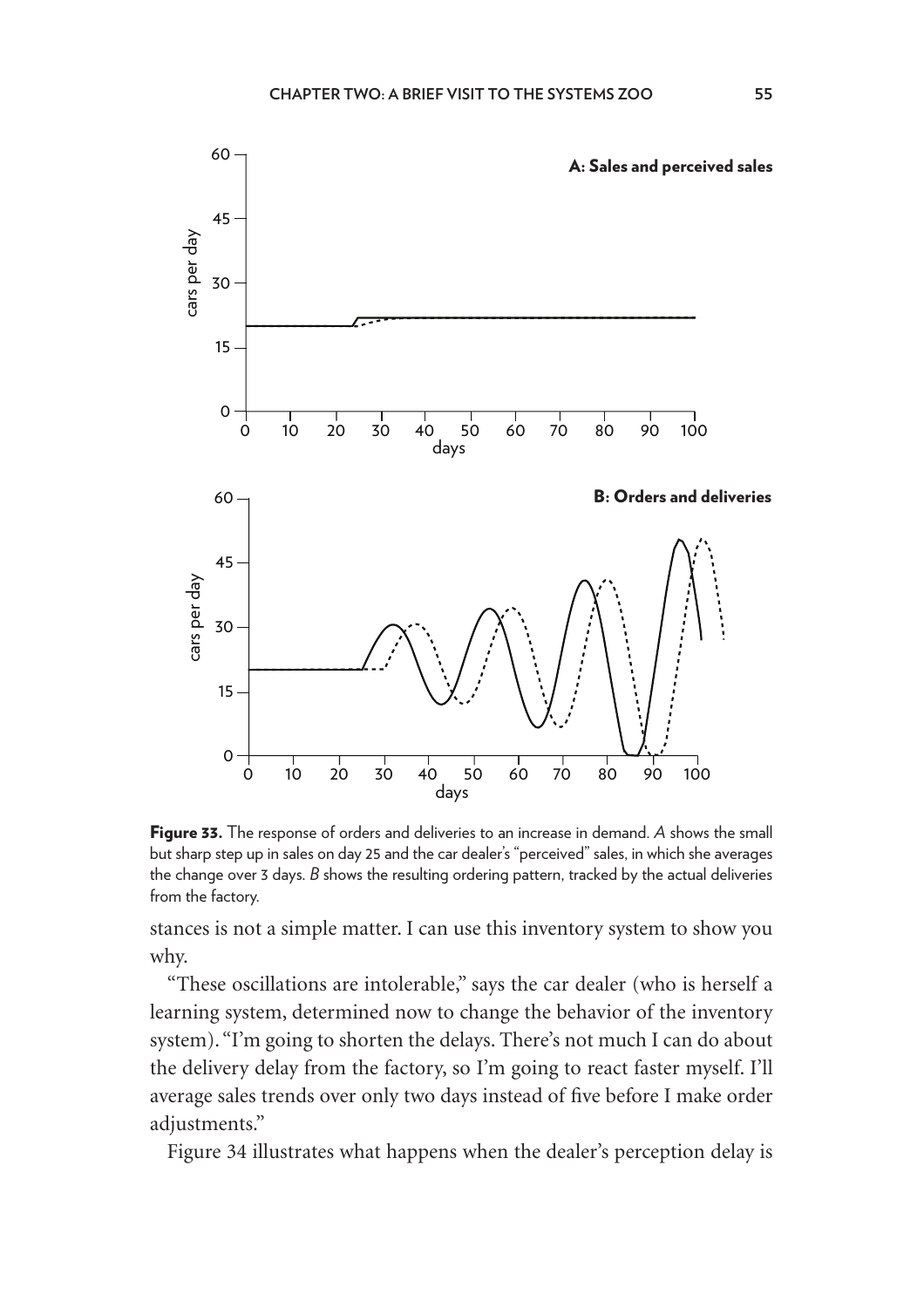shortened from five days to two.

Not much happens when the car dealer shortens her perception delay. If anything the oscillations in the inventory of cars on the lot are a bit worse. And if, instead of shortening her perception time, the car dealer tries shortening her reaction time—making up perceived shortfalls in two days instead of three—things get very much worse, as shown in Figure 35.

Something has to change and, since this system has a learning person



Figure 34. The response of inventory to the same increase in demand with a shortened perception delay.



Figure 35. The response of inventory to the same increase in demand with a shortened reaction time. Acting faster makes the oscillations worse!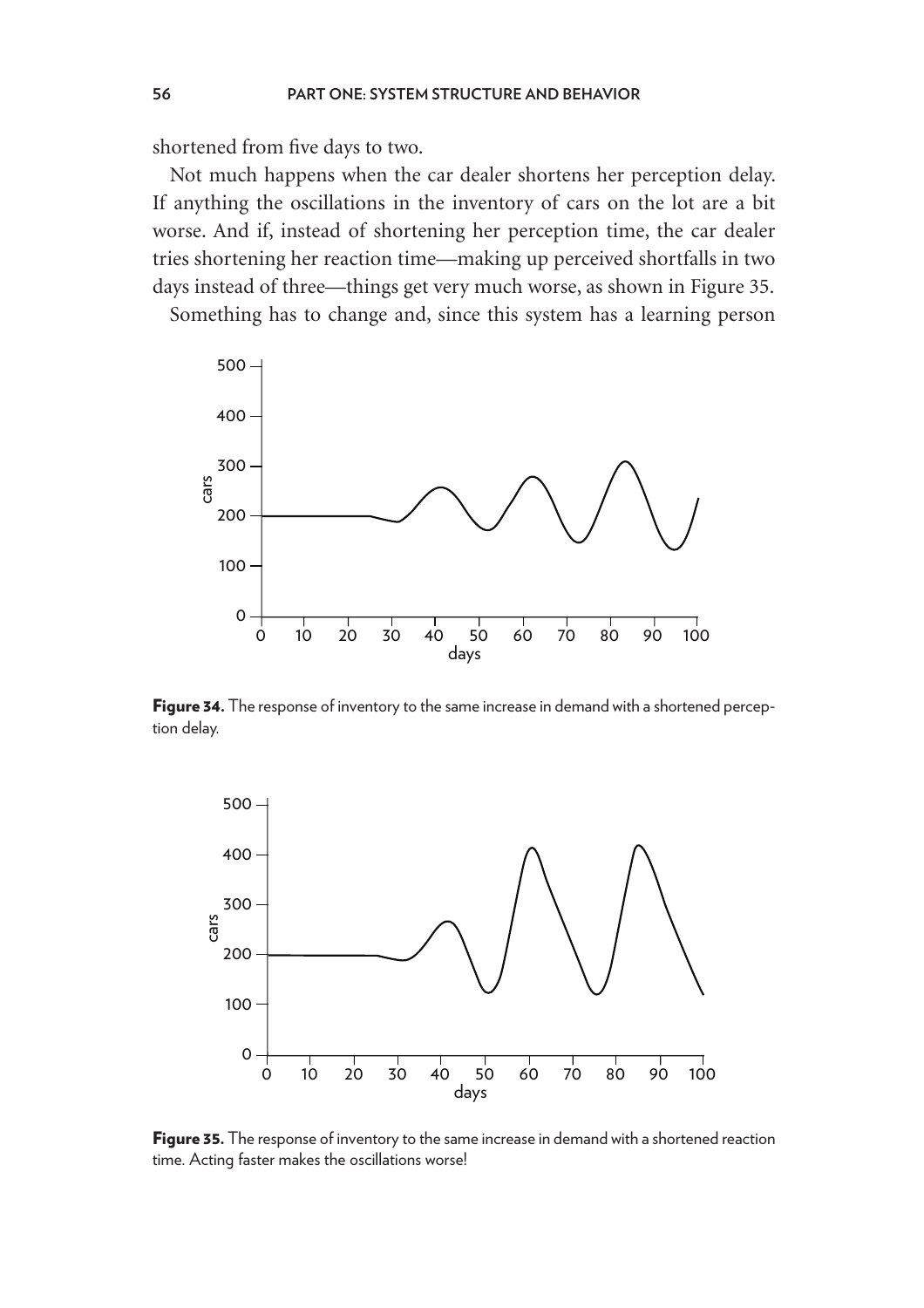within it, something will change. "High leverage, wrong direction," the system-thinking car dealer says to herself as she watches this failure of a policy intended to stabilize the oscillations. This perverse kind of result can be seen all the time—someone trying to fix a system is attracted intuitively to a policy lever that in fact does have a strong effect on the system. And then the well-intentioned fixer pulls the lever in the wrong direction! This is just one example of how we can be surprised by the counterintuitive behavior of systems when we start trying to change them.

Part of the problem here is that the car dealer has been reacting not too slowly, but too quickly. Given the configuration of this system, she has been overreacting. Things would go better if, instead of decreasing her response

delay from three days to two, she would increase the delay from three days to six, as illustrated in Figure 36.

As Figure 36 shows, the oscillations are greatly damped with this change, and the system finds its new equilibrium fairly efficiently.

The most important delay in this system is the one that is not under the direct control of the car dealer. It's the delay in delivery from the factory. But even without the ability to change that part of her system, the dealer can learn to manage inventory quite well.

Delays are pervasive in systems, and they are strong determinants of behavior. **Changing the length of a delay may** (or may not, depending on the type of delay and the relative lengths of other delays) **make a large change in the behavior of a system.**



**Figure 36.** The response of inventory to the same increase in demand with a slowed reaction time.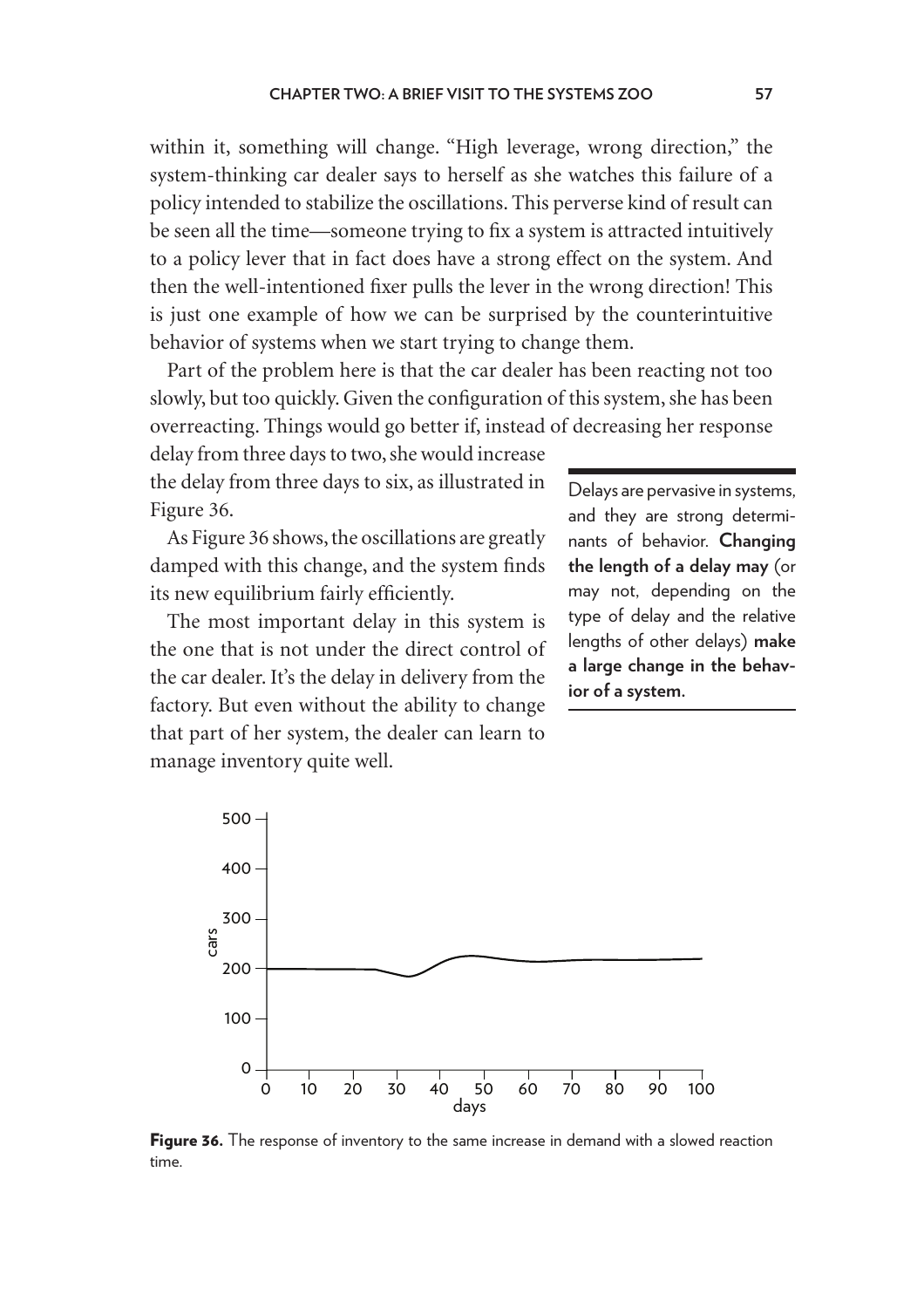Changing the delays in a system can make it much easier or much harder to manage. You can see why system thinkers are somewhat fanatic on the subject of delays. We're always on the alert to see where delays occur in systems, how long they are, whether they are delays in information streams or in physical processes. We can't begin to understand the dynamic behavior of systems unless we know where and how long the delays are. And we are aware that some delays can be powerful policy levers. Lengthening or shortening them can produce major changes in the behavior of systems.

In the big picture, one store's inventory problem may seem trivial and fixable. But imagine that the inventory is that of all the unsold automobiles in America. Orders for more or fewer cars affect production not only at assembly plants and parts factories, but also at steel mills, rubber and glass plants, textile producers, and energy producers. Everywhere in this system are perception delays, production delays, delivery delays, and construction delays. Now consider the link between car production and jobs—increased production increases the number of jobs allowing more people to buy cars. That's a reinforcing loop, which also works in the opposite direction less production, fewer jobs, fewer car sales, less production. Put in another reinforcing loop, as speculators buy and sell shares in the auto and autosupply companies based on their recent performance, so that an upsurge in production produces an upsurge in stock price, and vice versa.

That very large system, with interconnected industries responding to each other through delays, entraining each other in their oscillations, and being amplified by multipliers and speculators, is the primary cause of business cycles. Those cycles don't come from presidents, although presidents can do much to ease or intensify the optimism of the upturns and the pain of the downturns. Economies are extremely complex systems; they are full of balancing feedback loops with delays, and they are inherently oscillatory.<sup>5</sup>

## **Two-Stock Systems**

A Renewable Stock Constrained by a Nonrenewable Stock—an Oil Economy The systems I've displayed so far have been free of constraints imposed by their surroundings. The capital stock of the industrial economy model didn't require raw materials to produce output. The population didn't need food. The thermostat-furnace system never ran out of oil. These simple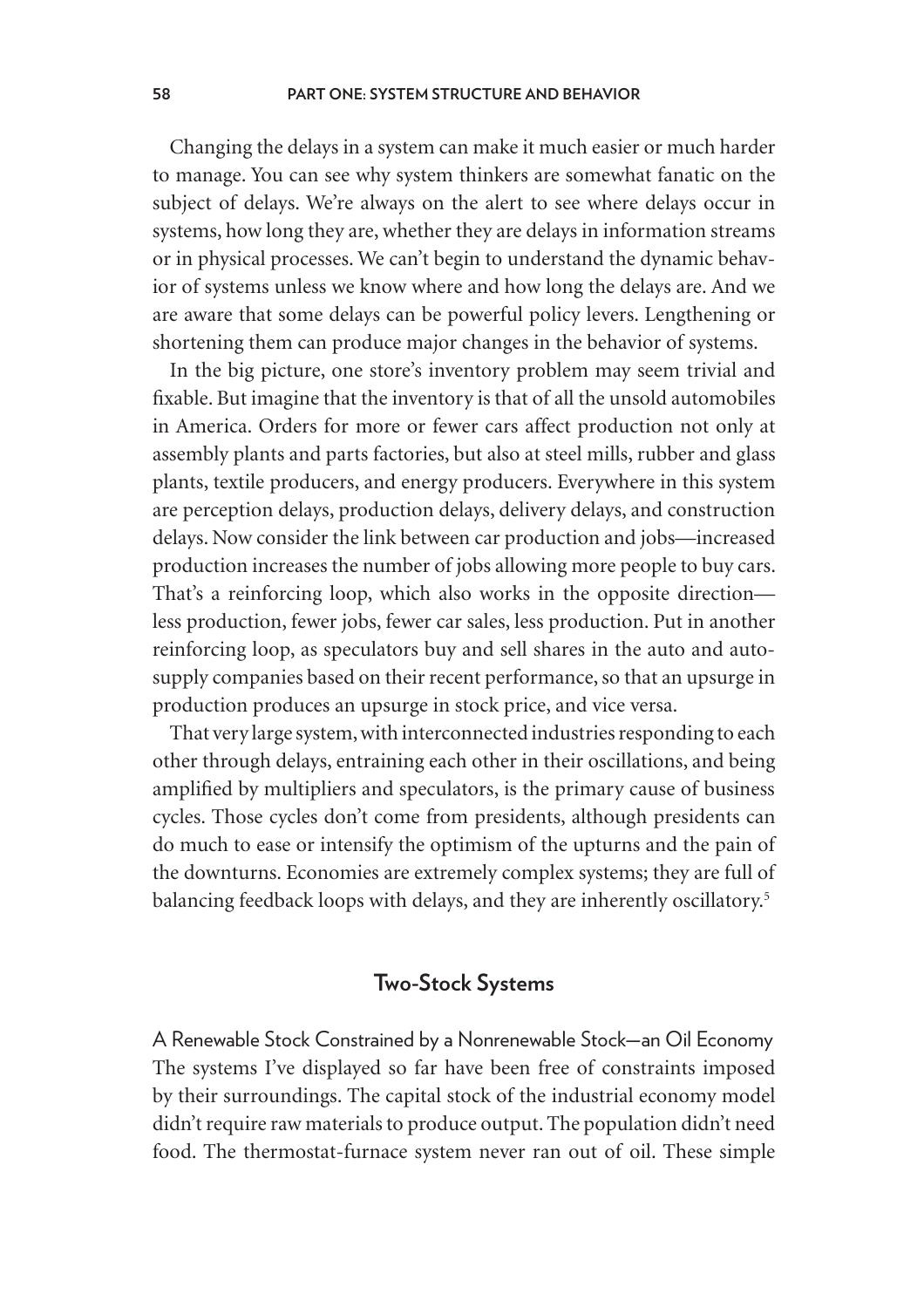models of the systems have been able to operate according to their unconstrained internal dynamics, so we could see what those dynamics are.

But any real physical entity is always surrounded by and exchanging things with its environment. A corporation needs a constant supply of energy and materials and workers and managers and customers. A growing corn crop needs water and nutrients and protection from pests. A population needs food and water and living space, and if it's a human population, it needs jobs and education and health care and a multitude of other things. Any entity that is using energy and processing materials needs a place to put its wastes, or a process to carry its wastes away.

Therefore, any physical, growing system is going to run into some kind of constraint, sooner or later. That constraint will take the form of a balancing loop that in some way shifts the dominance of the reinforcing loop driving the growth behavior, either by strengthening the outflow or by weakening the inflow.

Growth in a constrained environment is very common, so common that systems thinkers call it the "limits-to-growth" archetype. (We'll explore more archetypes—frequently found system structures that produce familiar behavior patterns—in Chapter Five.) Whenever we see a growing entity, whether it be a population, a corporation, a bank account, a rumor, an epidemic, or sales of a new product, we look for the reinforcing loops that

are driving it and for the balancing loops that ultimately will constrain it. We know those balancing loops are there, even if they are not yet dominating the system's behavior, because no real physical system can grow forever. Even a hot new product will saturate the market eventually. A chain reaction in a nuclear power plant or bomb will run out of fuel. A virus will run out of susceptible people to infect. An economy may be constrained by physical capital or monetary capital or labor or markets or management or resources or pollution.

**In physical, exponentially growing systems, there must be at least one reinforcing loop driving the growth** *and* **at least one balancing loop constraining the growth, because no physical system can grow forever in a finite environment.**

Like resources that supply the inflows to a stock, a pollution constraint can be renewable or nonrenewable. It's nonrenewable if the environment has no capacity to absorb the pollutant or make it harmless. It's renewable if the environment has a finite, usually variable, capacity for removal. Everything said here about resource-constrained systems, therefore,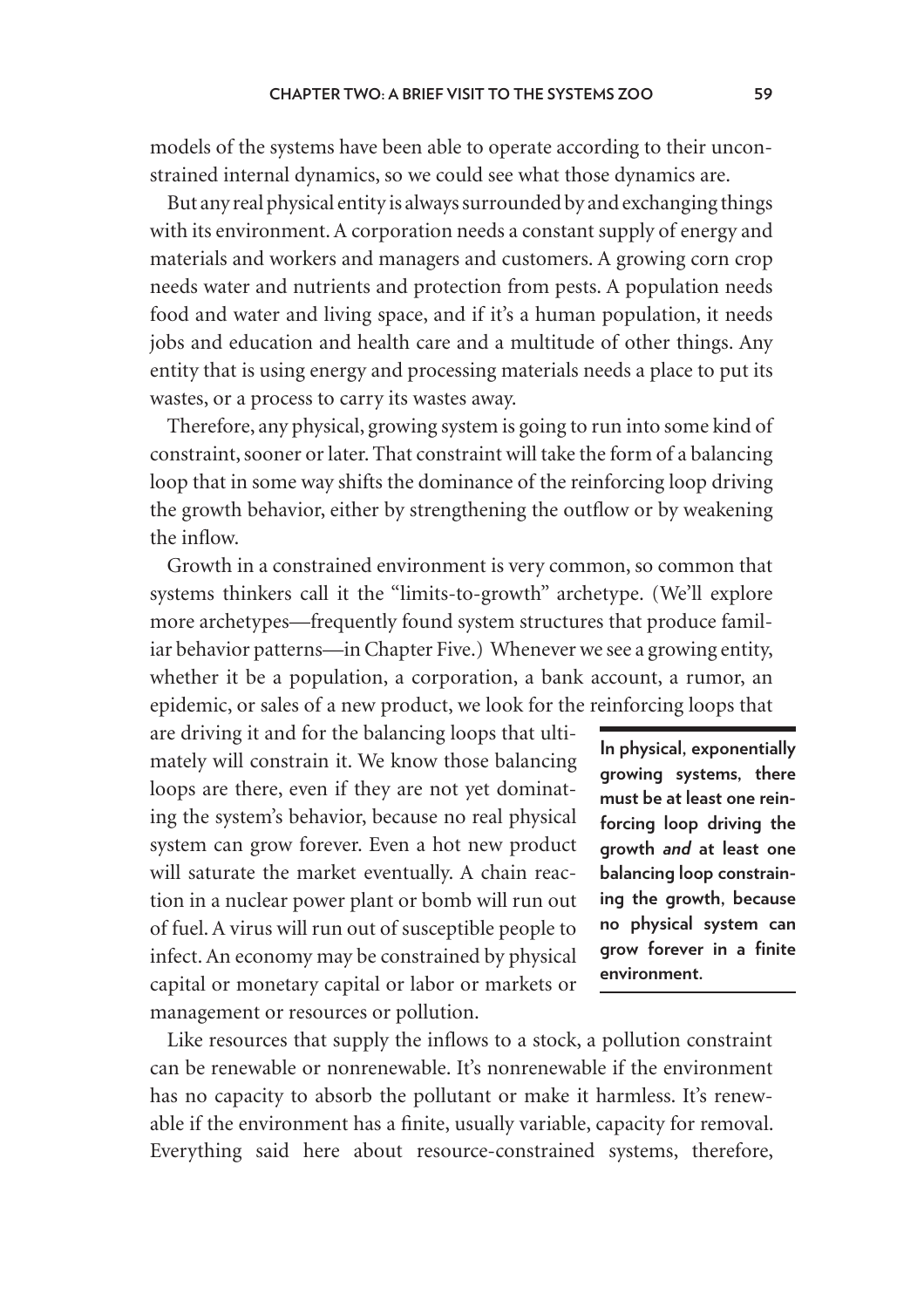applies with the same dynamics but opposite flow directions to pollutionconstrained systems.

The limits on a growing system may be temporary or permanent. The system may find ways to get around them for a short while or a long while, but eventually there must come some kind of accommodation, the system adjusting to the constraint, or the constraint to the system, or both to each other. In that accommodation come some interesting dynamics.

Whether the constraining balancing loops originate from a renewable or nonrenewable resource makes some difference, not in whether growth can continue forever, but in how growth is likely to end.

Let's look, to start, at a capital system that makes its money by extracting a nonrenewable resource—say an oil company that has just discovered a huge new oil field. See Figure 37.

The diagram in Figure 37 may look complicated, but it's no more than



Figure 37. Economic capital, with its reinforcing growth loop constrained by a nonrenewable resource.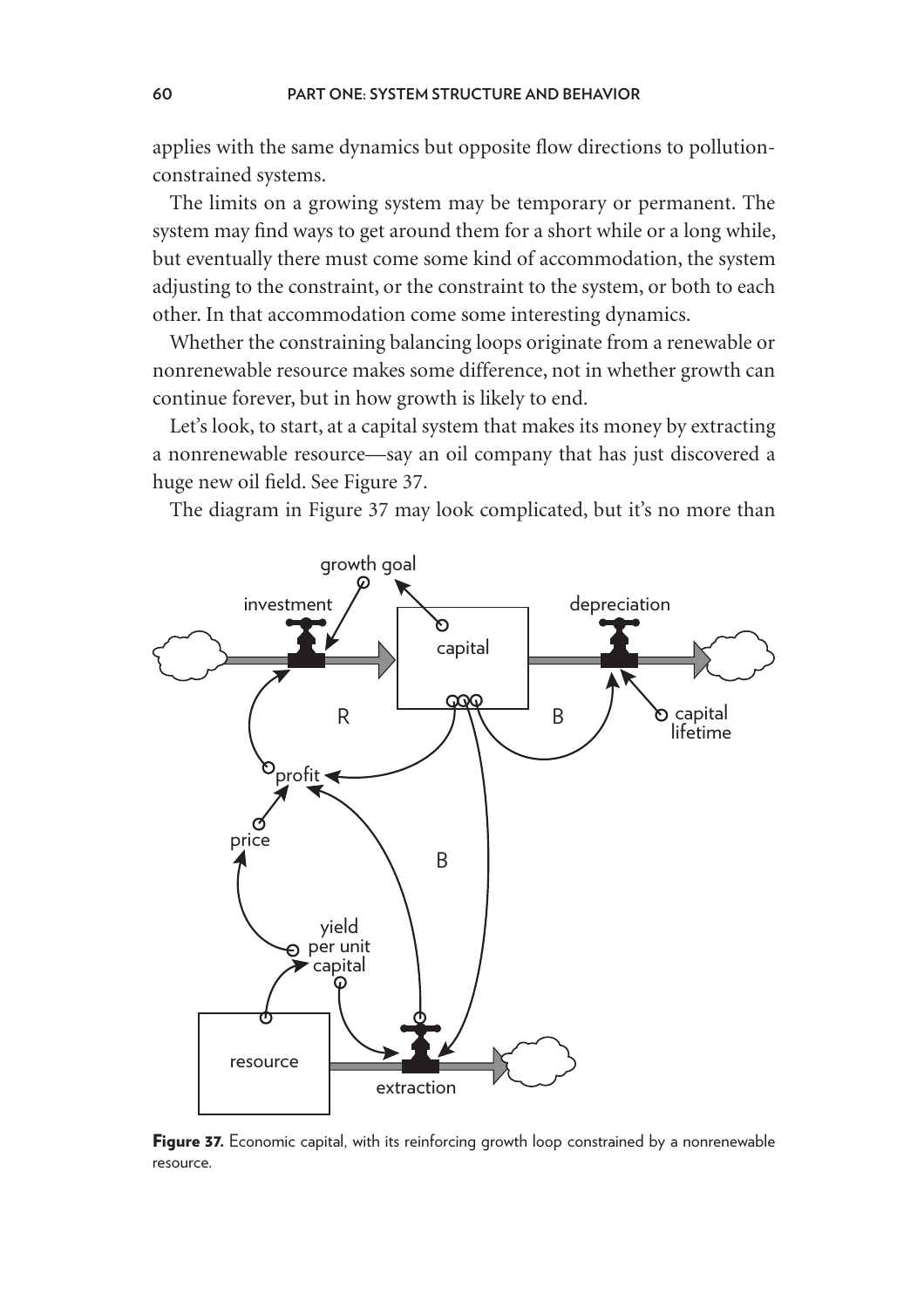a capital-growth system like the one we've already seen, using "profit" instead of "output." Driving depreciation is the now-familiar balancing loop: the more capital stock, the more machines and refineries there are that fall apart and wear out, reducing the stock of capital. In this example, the capital stock of oil drilling and refining equipment depreciates with a 20-year lifetime—meaning 1/20 (or 5 percent) of the stock is taken out of commission each year. It builds itself up through investment of profits from oil extraction. So we see the reinforcing loop: More capital allows more resource extraction, creating more profits that can be reinvested. I've assumed that the company has a goal of 5 percent annual growth in its business capital. If there isn't enough profit for 5 percent growth, the company invests whatever profits it can.

Profit is income minus cost. Income in this simple representation is just the price of oil times the amount of oil the company extracts. Cost is equal to capital times the operating cost (energy, labor, materials, etc.) per unit of capital. For the moment, I'll make the simplifying assumptions that both price and operating cost per unit of capital are constant.

What is not assumed to be constant is the yield of resource per unit of capital. Because this resource is not renewable, as in the case of oil, the stock feeding the extraction flow does not have an input. As the resource is extracted—as an oil well is depleted—the next barrel of oil becomes harder to get. The remaining resource is deeper down, or more dilute, or in the case of oil, under less natural pressure to force it to the surface. More and more costly and technically sophisticated measures are required to keep the resource coming.

Here is a new balancing feedback loop that ultimately will control the growth of capital: the more capital, the higher the extraction rate. The higher the extraction rate, the lower the resource stock. The lower the resource stock, the lower the yield of resource per unit of capital, so the lower the profit (with price assumed constant) and the lower the investment rate—therefore, the lower the rate of growth of capital. I could assume that resource depletion feeds back through operating cost as well as capital efficiency. In the real world it does both. In either case, the ensuing behavior pattern is the same—the classic dynamics of depletion (see Figure 38).

The system starts out with enough oil in the underground deposit to supply the initial scale of operation for 200 years. But, actual extraction peaks at about 40 years because of the surprising effect of exponential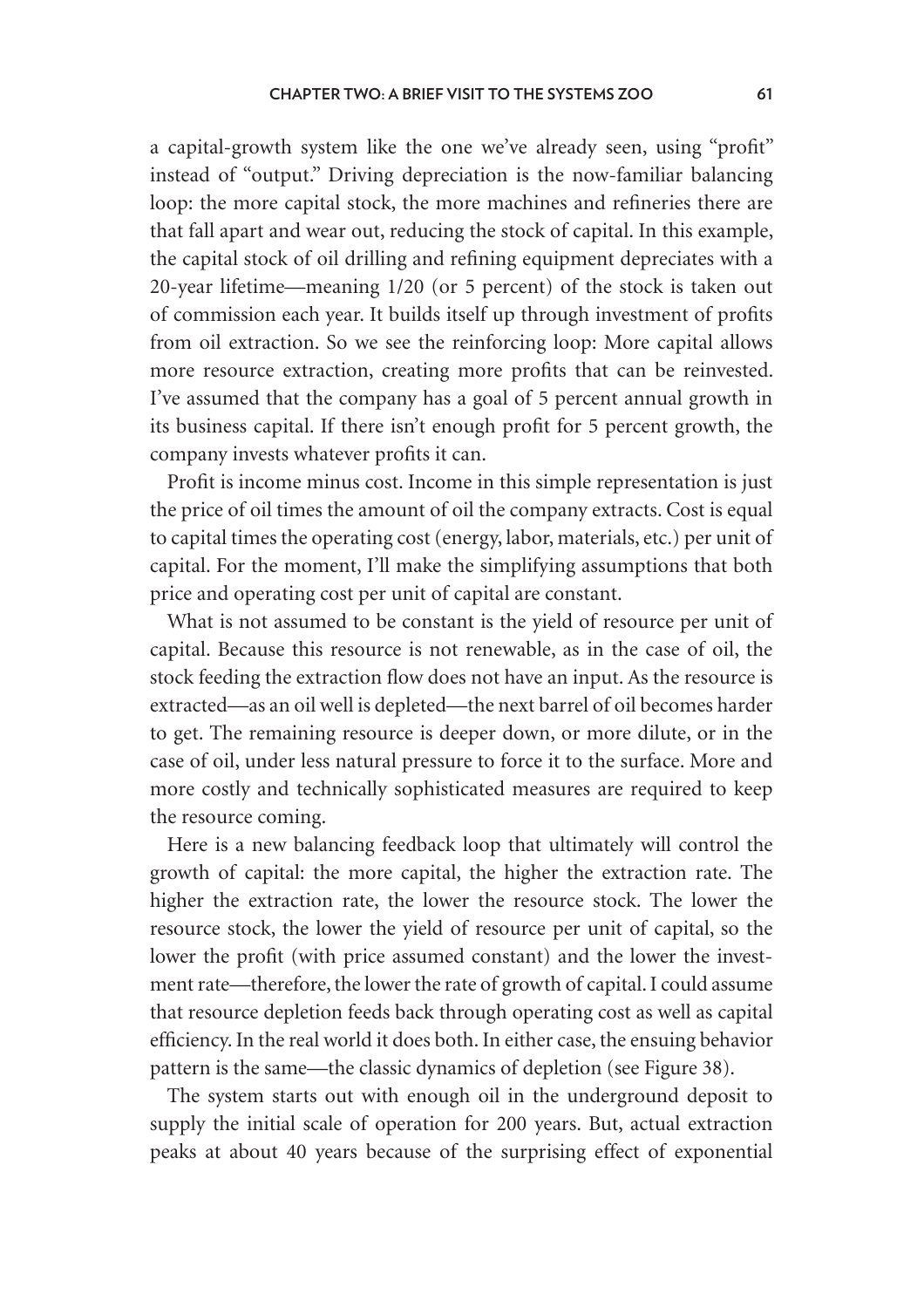

Figure 38. Extraction (A) creates profits that allow for growth of capital (B) while depleting the nonrenewable resource (C). The greater the accumulation of capital, the faster the resource is depleted.

growth in extraction. At an investment rate of 10 percent per year, the capital stock and therefore the extraction rate both grow at 5 percent per year and so double in the first 14 years. After 28 years, while the capital stock has quadrupled, extraction is starting to lag because of falling yield per unit of capital. By year 50 the cost of maintaining the capital stock has overwhelmed the income from resource extraction, so profits are no longer sufficient to keep investment ahead of depreciation. The operation quickly shuts down, as the capital stock declines. The last and most expensive of the resource stays in the ground; it doesn't pay to get it out.

What happens if the original resource turns out to be twice as large as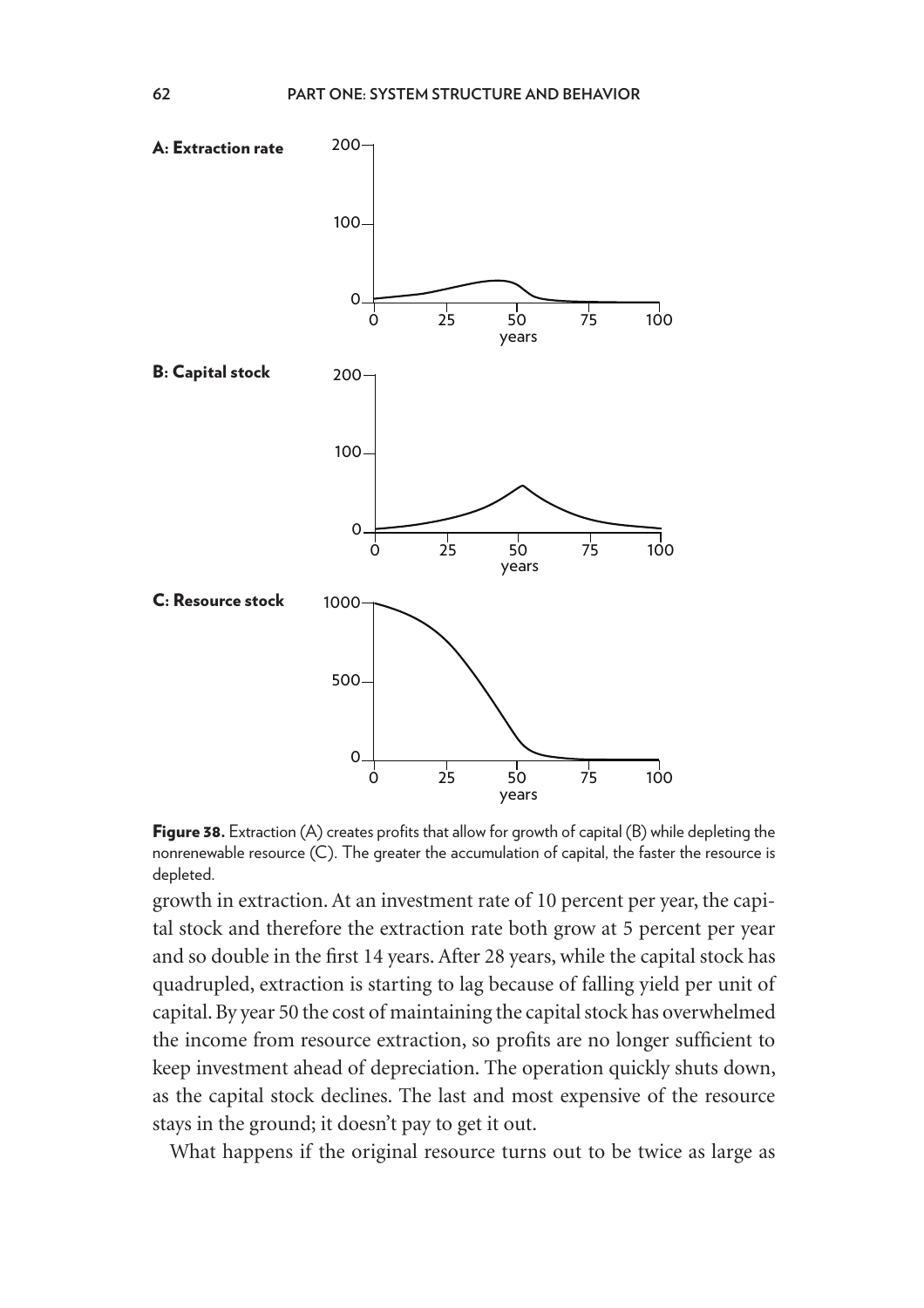the geologists first thought—or four times as large? Of course, that makes a huge difference in the total amount of oil that can be extracted from

this field. But with the continued goal of 10 percent per year reinvestment producing 5 percent per year capital growth, each doubling of the resource makes a difference of only about 14 years in the timing of the peak extraction rate, and in the lifetime of any jobs or communities dependent on the extraction industry (see Figure 39).

**A quantity growing exponentially toward a constraint or limit reaches that limit in a surprisingly short time.**

The higher and faster you grow, the farther and faster you fall, when you're building up a capital stock dependent on a nonrenewable resource. In the face of exponential growth of extraction or use, a doubling or quadrupling of the nonrenewable resource give little added time to develop alternatives.

If your concern is to extract the resource and make money at the maximum possible rate, then the ultimate size of the resource is the most important number in this system. If, say, you're a worker at the mine or oil field, and your concern is with the lifetime of your job and stability of your community, then there are two important numbers: the size of the resource and the desired growth rate of capital. (Here is a good example of the goal of a feedback loop being crucial to the behavior of a system.) The real choice in the management of a nonrenewable resource is whether to get rich very fast or to get less rich but stay that way longer.



Figure 39. Extraction with two times or four times as large a resource to draw on. Each doubling of the resource makes a difference of only about fourteen years in the peak of extraction.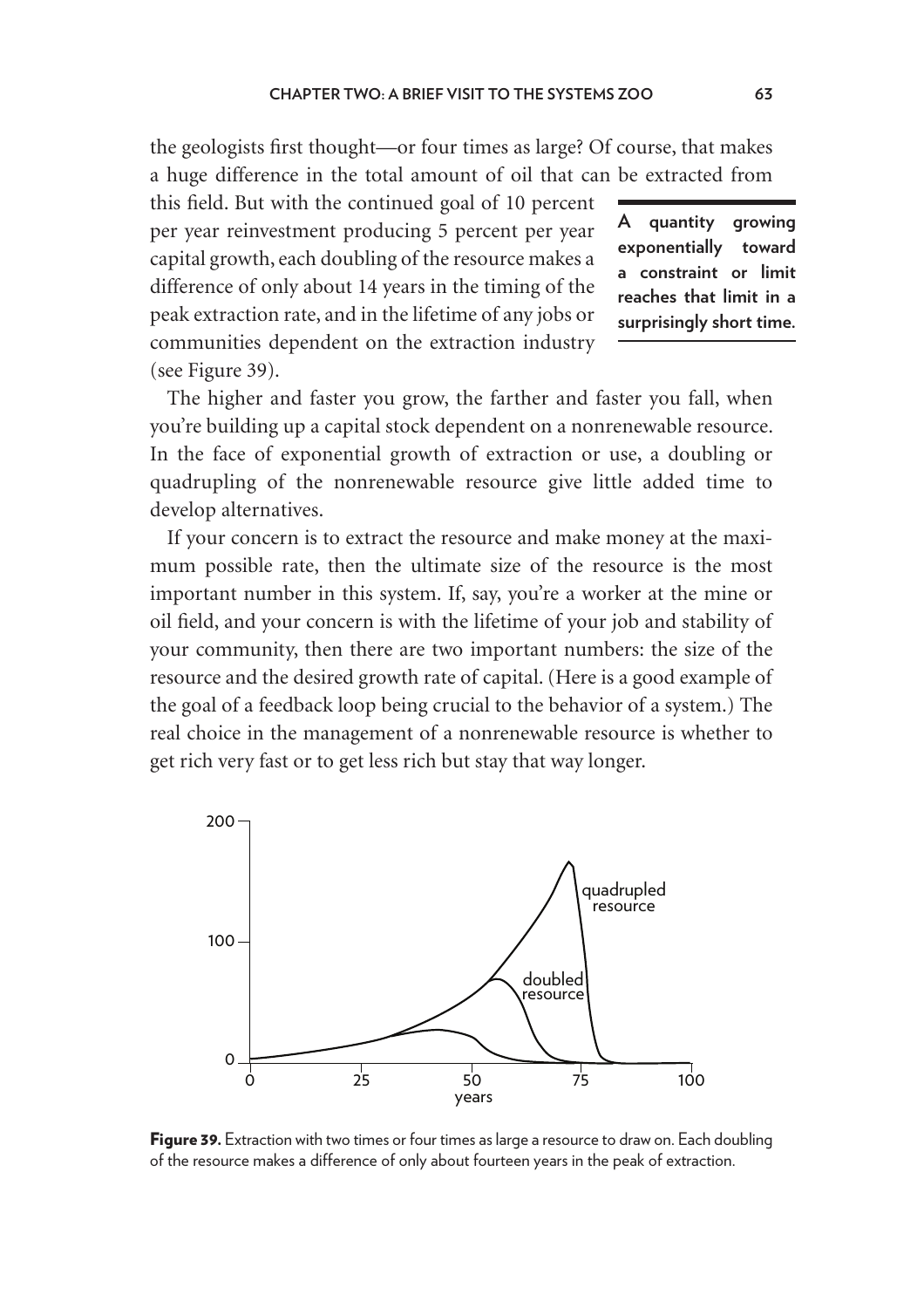

**Figure 40.** The peak of extraction comes much more quickly as the fraction of profits reinvested increases.

The graph in Figure 40 shows the development of the extraction rate over time, given desired growth rates above depreciation varying from 1 percent annually, to 3 percent, 5 percent, and 7 percent. With a 7 percent growth rate, extraction of this "200-year supply" peaks within 40 years. Imagine the effects of this choice not only on the profits of the company, but on the social and natural environments of the region.

Earlier I said I would make the simplifying assumption that price was constant. But what if that's not true? Suppose that in the short term the resource is so vital to consumers that a higher price won't decrease demand. In that case, as the resource gets scarce and price rises steeply, as shown in Figure 41.

The higher price gives the industry higher profits, so investment goes up, capital stock continues rising, and the more costly remaining resources can be extracted. If you compare Figure 41 with Figure 38, where price was held constant, you can see that the main effect of rising price is to build the capital stock higher before it collapses.

The same behavior results, by the way, if prices don't go up but if technology brings operating costs down—as has actually happened, for example, with advanced recovery techniques from oil wells, with the beneficiation process to extract low-grade taconite from exhausted iron mines, and with the cyanide leaching process that allows profitable extraction even from the tailings of gold and silver mines.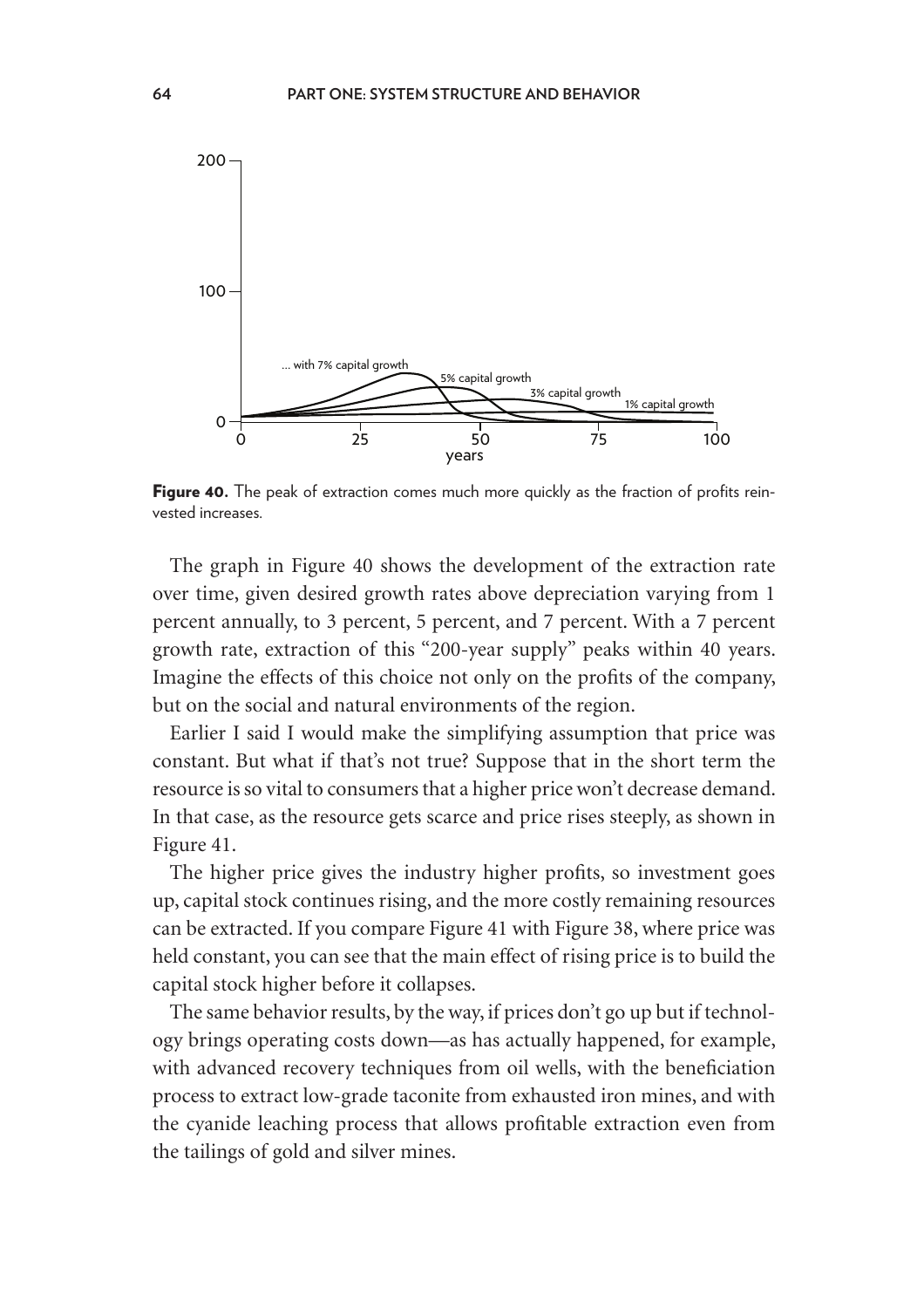

**Figure 41.** As price goes up with increasing scarcity, there is more profit to reinvest, and the capital stock can grow larger (B) driving extraction up for longer (A). The consequence is that the resource (C) is depleted even faster at the end.

We all know that individual mines and fossil fuel deposits and groundwater aquifers can be depleted. There are abandoned mining towns and oil fields all over the world to testify to the reality of the behavior we've seen here. Resource companies understand this dynamic too. Well before depletion makes capital less efficient in one place, companies shift investment to discovery and development of another deposit somewhere else. But, if there are local limits, eventually will there be global ones?

I'll leave you to have this argument with yourself, or with someone of the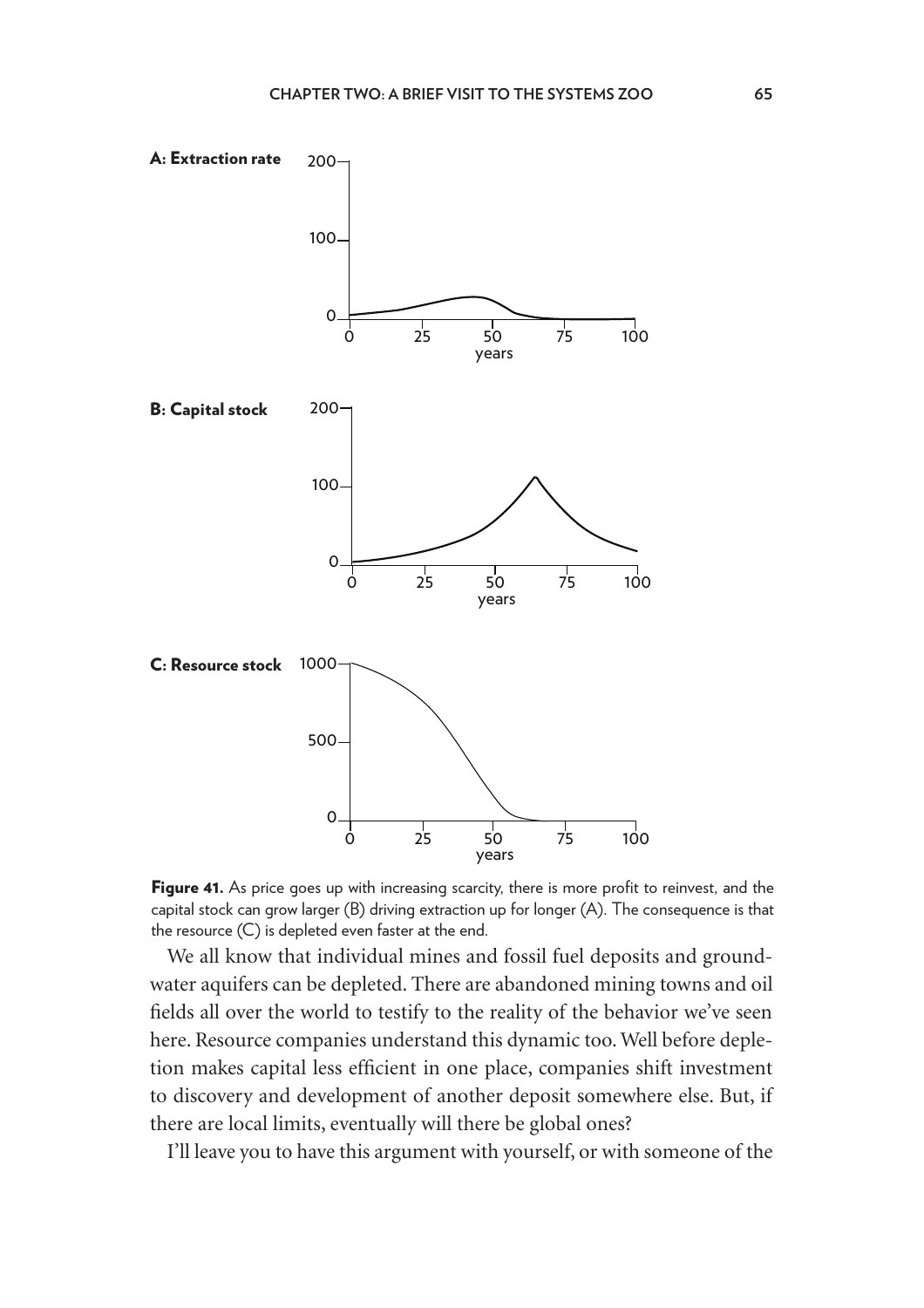opposite persuasion. I will just point out that, according to the dynamics of depletion, the larger the stock of initial resources, the more new discoveries, the longer the growth loops elude the control loops, and the higher the capital stock and its extraction rate grow, and the earlier, faster, and farther will be the economic fall on the back side of the production peak.

Unless, perhaps, the economy can learn to operate entirely from renewable resources.

Renewable Stock Constrained by a Renewable Stock—a Fishing Economy Assume the same capital system as before, except that now there is an inflow to the resource stock, making it renewable. The renewable resource in this system could be fish and the capital stock could be fishing boats. It also could be trees and sawmills, or pasture and cows. Living renewable resources such as fish or trees or grass can regenerate themselves from themselves with a reinforcing feedback loop. Nonliving renewable resources such as sunlight or wind or water in a river are regenerated not through a reinforcing loop, but through a steady input that keeps refilling the resource stock no matter what the current state of that stock might be. This same "renewable resource system" structure occurs in an epidemic of a cold virus. It spares its victims who are then able to catch another cold. Sales of a product people need to buy regularly is also a renewable resource system; the stock of potential customers is ever regenerated. Likewise an insect infestation that destroys part but not all of a plant; the plant can regenerate and the insect can eat more. In all these cases, there is an input that keeps refilling the constraining resource stock (as shown in Figure 42).

We will use the example of a fishery. Once again, assume that the lifetime of capital is 20 years and the industry will grow, if it can, at 5 percent per year. As with the nonrenewable resource, assume that as the resource gets scarce it costs more, in terms of capital, to harvest it. Bigger fishing boats that can go longer distances and are equipped with sonar are needed to find the last schools of fish. Or miles-long drift nets are needed to catch them. Or on-board refrigeration systems are needed to bring them back to port from longer distances. All this takes more capital.

The regeneration rate of the fish is not constant, but is dependent on the number of fish in the area—fish density. If the fish are very dense, their reproduction rate is near zero, limited by available food and habitat. If the fish population falls a bit, it can regenerate at a faster and faster rate,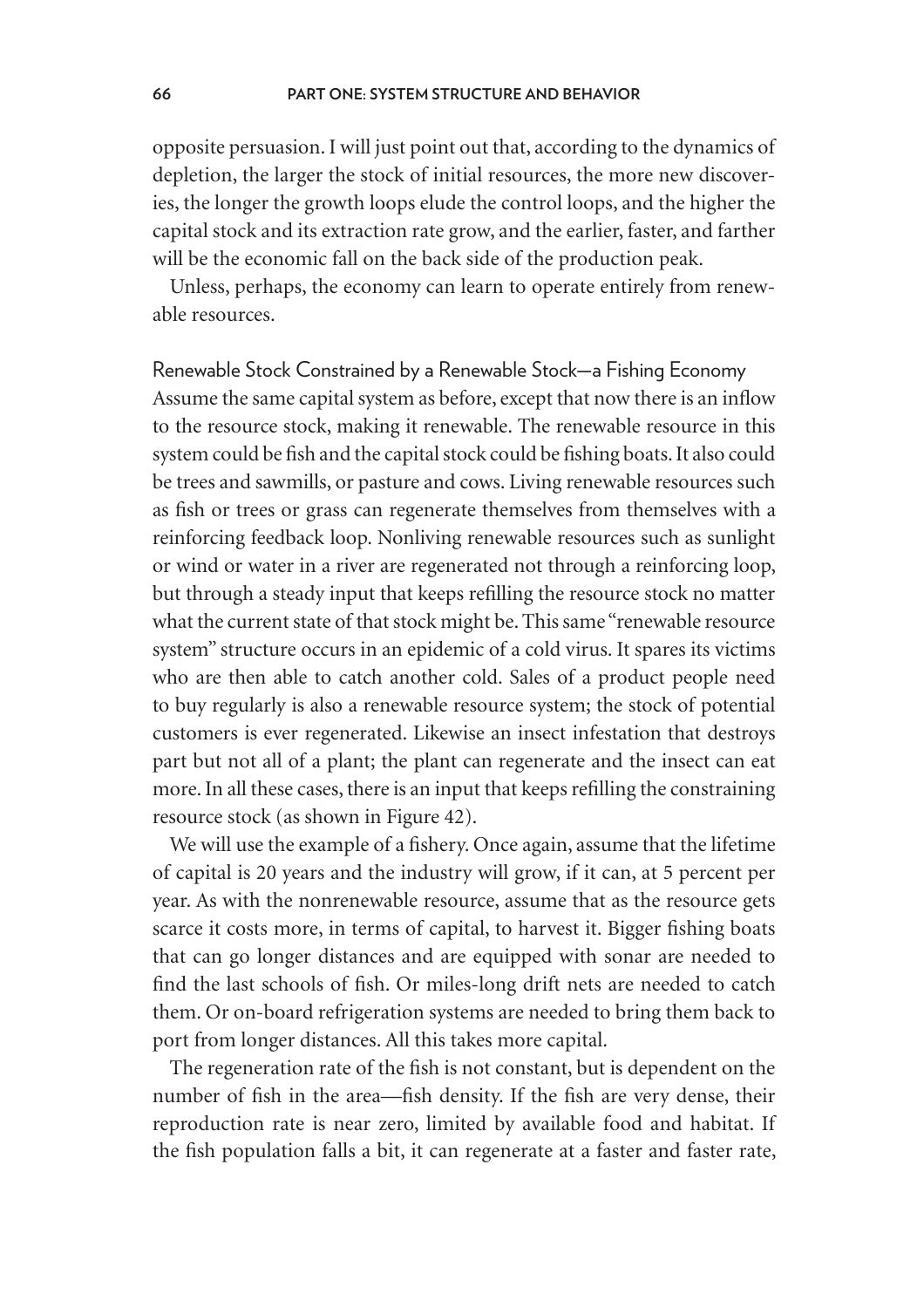

Figure 42. Economic capital with its reinforcing growth loop constrained by a renewable resource.

because it can take advantage of unused nutrients or space in the ecosystem. But at some point the fish reproduction rate reaches its maximum. If the population is further depleted, it breeds not faster and faster, but slower and slower. That's because the fish can't find each other, or because another species has moved into its niche.

This simplified model of a fishery economy is affected by three nonlinear relationships: price (scarcer fish are more expensive); regeneration rate (scarcer fish don't breed much, nor do crowded fish); and yield per unit of capital (efficiency of the fishing technology and practices).

This system can produce many different sets of behaviors. Figure 43 shows one of them.

In Figure 43, we see capital and fish harvest rise exponentially at first.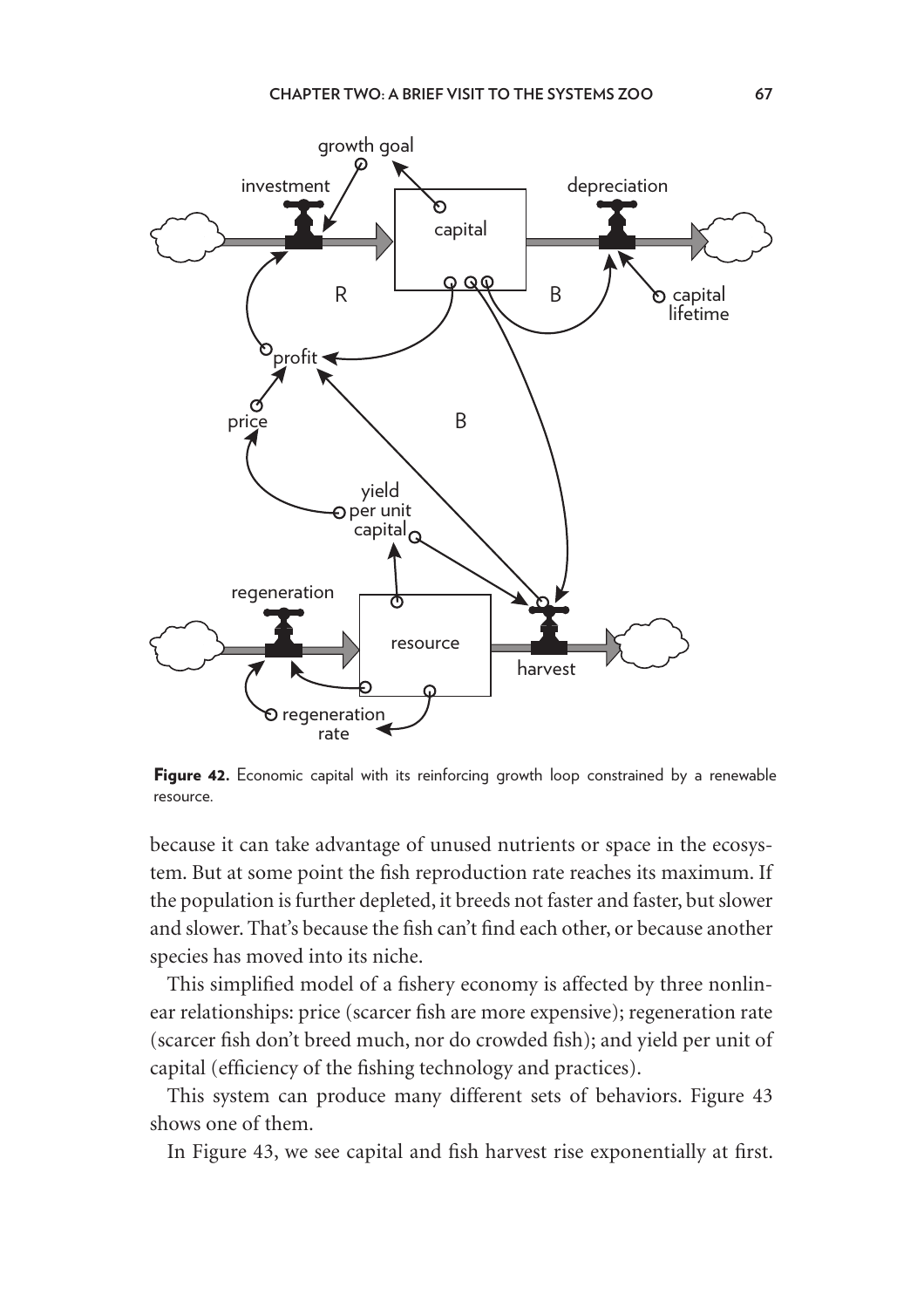The fish population (the resource stock) falls, but that stimulates the fish reproduction rate. For decades the resource can go on supplying an exponentially increasing harvest rate. Eventually, the harvest rises too far and the fish population falls low enough to reduce the profitability of the fishing fleet. The balancing feedback of falling harvest reducing profits brings



Figure 43. Annual harvest  $(A)$  creates profits that allow for growth of capital stock  $(B)$ , but the harvest levels off, after a small overshoot in this case. The result of leveling harvest is that the resource stock (C) also stabilizes.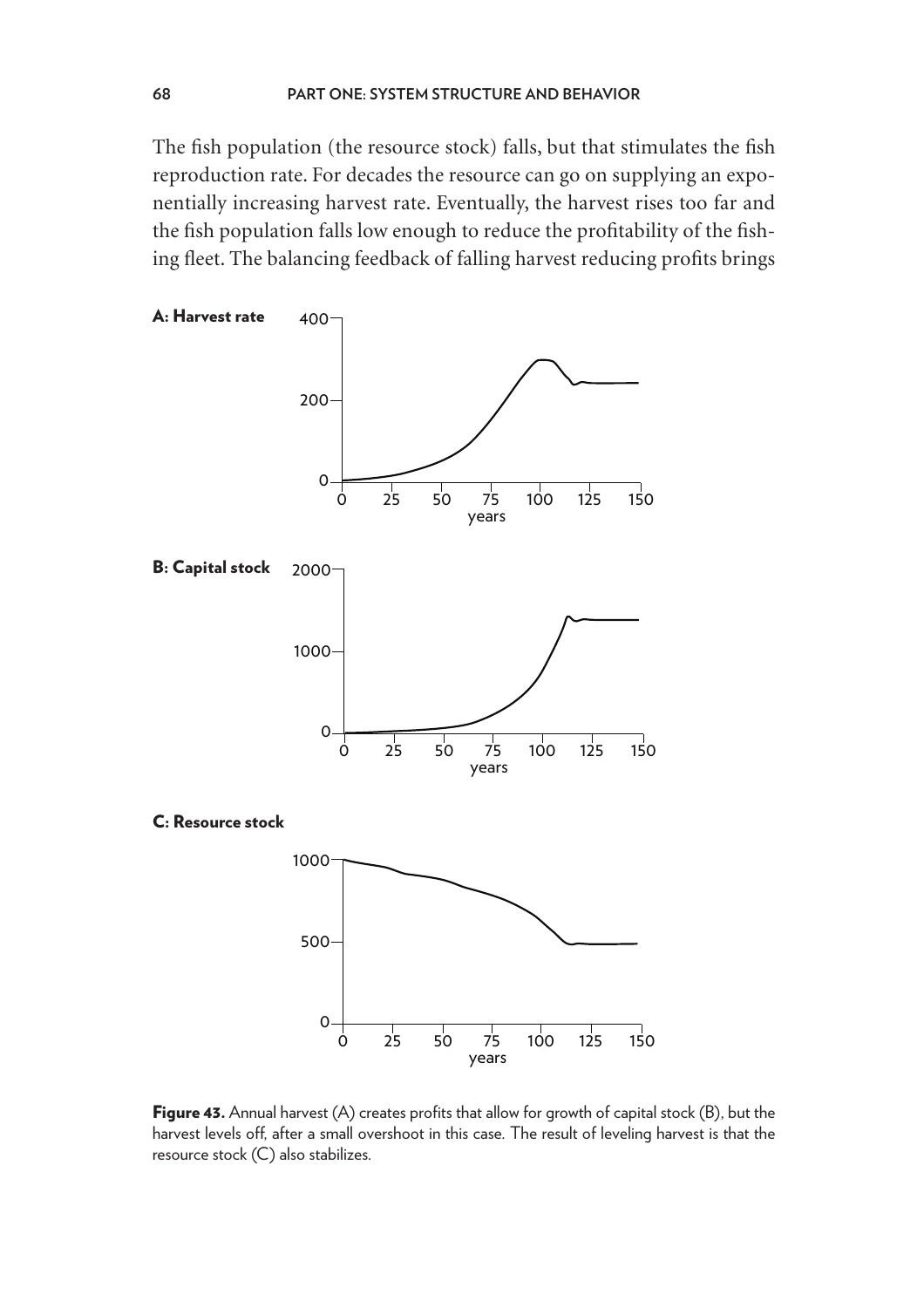down the investment rate quickly enough to bring the fishing fleet into equilibrium with the fish resource. The fleet can't grow forever, but it can maintain a high and steady harvest rate forever.

Just a minor change in the strength of the controlling balancing feedback loop through yield per unit of capital, however, can make a surpris-



Figure 44. A slight increase in yield per unit of capital—increasingly efficient technology in this case—creates a pattern of overshoot and oscillation around a stable value in the harvest rate (A), the stock of economic capital (B), and in the resource stock.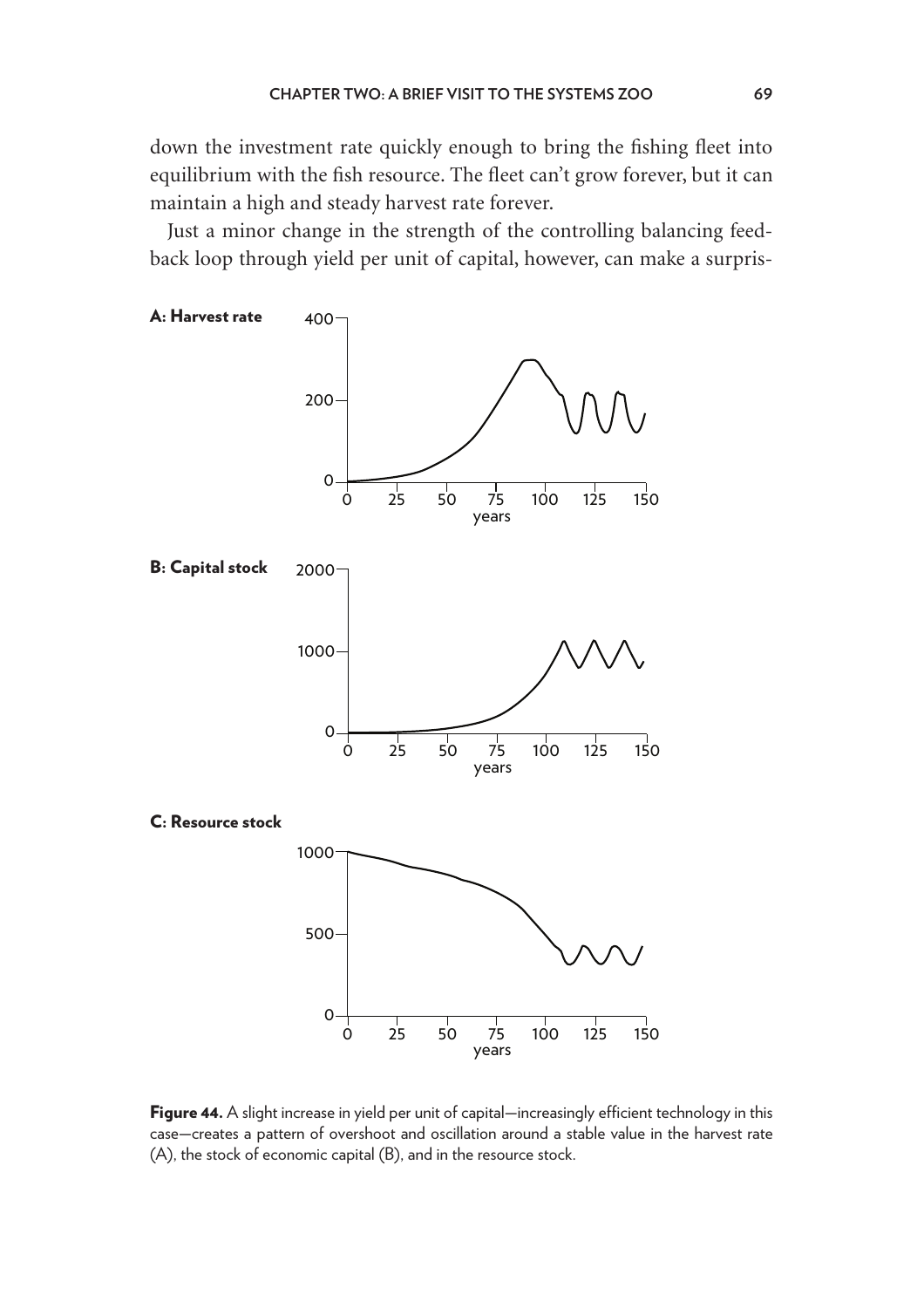

Figure 45. An even greater increase in yield per unit of capital creates a patterns of overshoot and collapse in the harvest (A), the economic capital (B), and the resource (C).

ing difference. Suppose that in an attempt to raise the catch in the fishery, the industry comes up with a technology to improve the efficiency of the boats (sonar, for example, to find the scarcer fish). As the fish population declines, the fleet's ability to pull in the same catch per boat is maintained just a little longer (see Figure 44).

Figure 44 shows another case of high leverage, wrong direction! This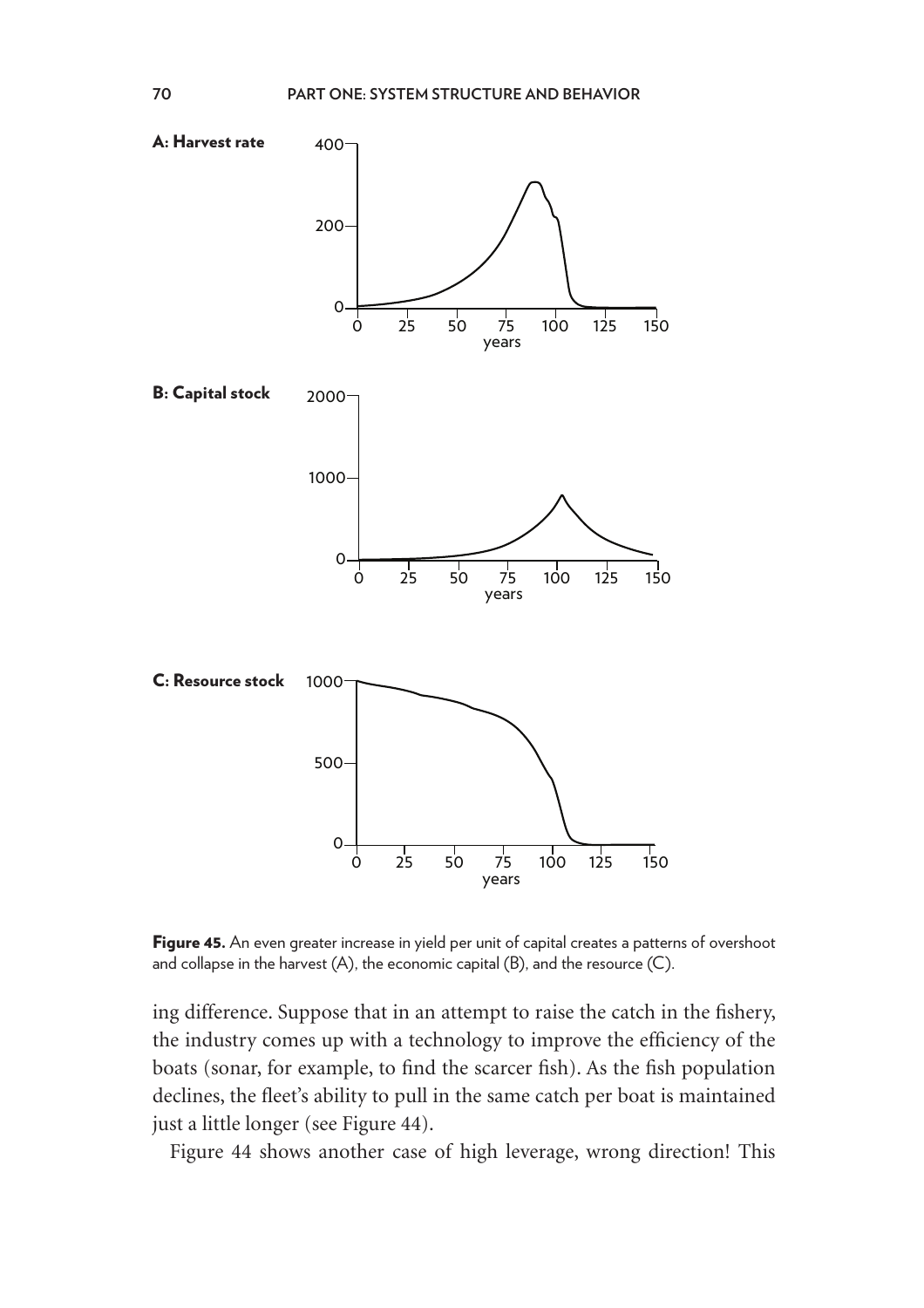technical change, which increases the productivity of all fishermen, throws the system into instability. Oscillations appear!

If the fishing technology gets even better, the boats can go on operating economically even at very low fish densities. The result can be a nearly complete wipeout both of the fish and of the fishing industry. The consequence is the marine equivalent of desertification. The fish have been turned, for all practical purposes, into a nonrenewable resource. Figure 45 illustrates this scenario.

In many real economies based on real renewable resources—as opposed to this simple model—the very small surviving population retains the potential to build its numbers back up again, once the capital driving the harvest is gone. The whole pattern is repeated, decades later. Very long-term renewable-resource cycles like these have been observed, for example, in the logging **Nonrenewable resources are**  *stock***-limited.** The entire stock is available at once, and can be extracted at any rate (limited mainly by extraction capital). But since the stock is not renewed, the faster the extraction rate, the shorter the lifetime of the resource.

Renewable resources are *flow***limited.** They can support extraction or harvest indefinitely, but only at a finite flow rate equal to their regeneration rate. If they are extracted faster than they regenerate, they may eventually be driven below a critical threshold and become, for all practical purposes, nonrenewable.

industry in New England, now in its third cycle of growth, overcutting, collapse, and eventual regeneration of the resource. But this is not true for all resource populations. More and more, increases in technology and harvest efficiency have the ability to drive resource populations to extinction.

Whether a real renewable resource system can survive overharvest depends on what happens to it during the time when the resource is severely depleted. A very small fish population may become especially vulnerable to pollution or storms or lack of genetic diversity. If this is a forest or grassland resource, the exposed soils may be vulnerable to erosion. Or the nearly empty ecological niche may be filled in by a competitor. Or perhaps the depleted resource can survive and rebuild itself again.

I've shown three sets of possible behaviors of this renewable resource system here:

• overshoot and adjustment to a sustainable equilibrium,